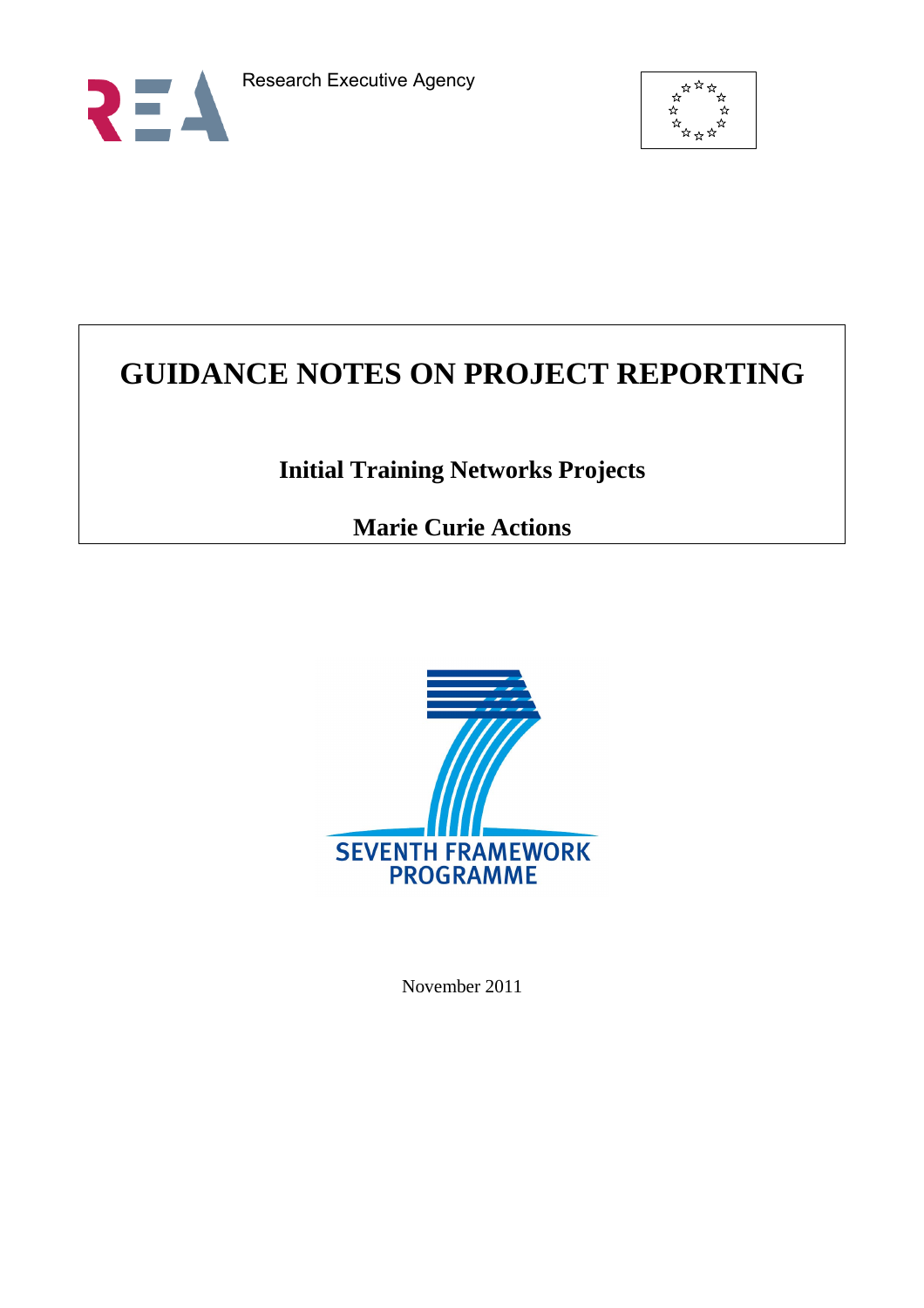# **CONTENTS**

| $\overline{2}$ |      | General advice. |  |  |  |  |  |  |  |
|----------------|------|-----------------|--|--|--|--|--|--|--|
| 3              |      |                 |  |  |  |  |  |  |  |
| 4              |      |                 |  |  |  |  |  |  |  |
| 5              |      |                 |  |  |  |  |  |  |  |
| 6              |      |                 |  |  |  |  |  |  |  |
|                | 6.1  |                 |  |  |  |  |  |  |  |
|                | 6.2  |                 |  |  |  |  |  |  |  |
|                | 6.3  |                 |  |  |  |  |  |  |  |
|                | 6.4  |                 |  |  |  |  |  |  |  |
|                | 6.5  |                 |  |  |  |  |  |  |  |
|                | 6.6  |                 |  |  |  |  |  |  |  |
| 7              |      |                 |  |  |  |  |  |  |  |
| 8              |      |                 |  |  |  |  |  |  |  |
| 9              |      |                 |  |  |  |  |  |  |  |
| 10             |      |                 |  |  |  |  |  |  |  |
| 11             |      |                 |  |  |  |  |  |  |  |
|                | 11.1 |                 |  |  |  |  |  |  |  |
|                | 11.2 |                 |  |  |  |  |  |  |  |
|                | 11.3 |                 |  |  |  |  |  |  |  |
| 12             |      |                 |  |  |  |  |  |  |  |
|                | 12.1 |                 |  |  |  |  |  |  |  |
|                | 12.2 |                 |  |  |  |  |  |  |  |
|                | 12.3 |                 |  |  |  |  |  |  |  |
|                | 12.4 |                 |  |  |  |  |  |  |  |
|                | 12.5 |                 |  |  |  |  |  |  |  |
|                |      |                 |  |  |  |  |  |  |  |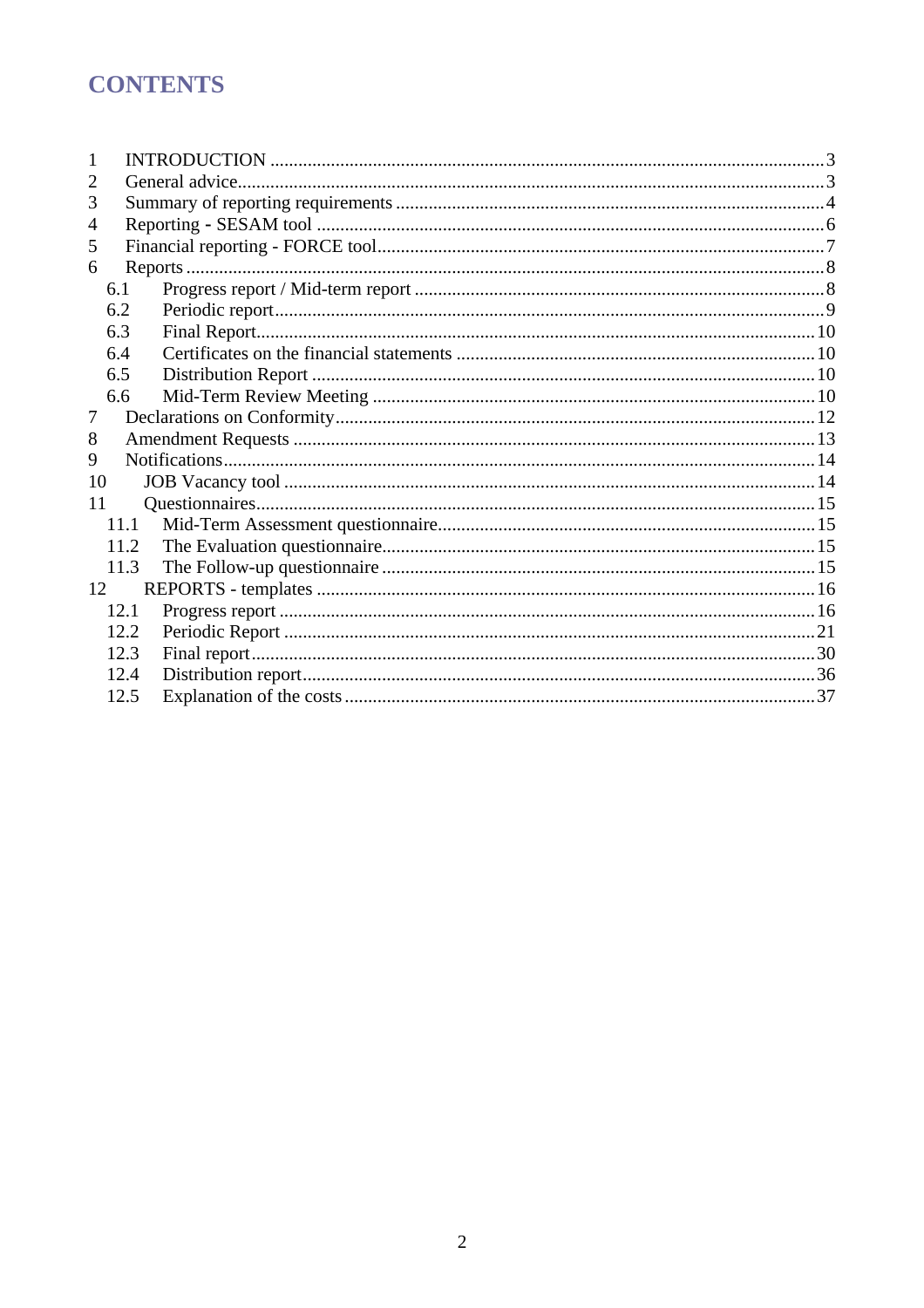# <span id="page-2-0"></span>**1 INTRODUCTION**

On 14th of December 2007, the *Commission* decided<sup>1</sup> to set up a *Research Executive Agency* (REA) charged with performing certain management tasks, within the guidelines established by the *Commission* for Executive Agencies. In this context, as of 15th of June 2009, and on the basis of powers delegated by the *Commission*, the Agency is carrying out all operations necessary for implementing those parts of the European Union ("the EU") programmes entrusted to it, and in particular those connected with the award and monitoring of grants, including signature of *grant agreement*s.

This document is a guidance note to help coordinators and consortia to prepare the periodic and final reports as required in Article II.4 of the grant agreement.

It applies to the People Programme – Initial Training Networks under the 7th Framework Programme<sup>2</sup>.

The Research Executive Agency evaluates the reports and deliverables in accordance with Article II.5 of the grant agreement. It may be assisted in this task by independent experts through technical project reviews (Article II.22 of the grant agreement). Payments are made after the REA's approval of reports and deliverables.

# **NB: Each project is related to the specific call year. Please refer to the Work Programme which corresponds to the call publication. In case of any doubt, please contact your Project Officer.**

# <span id="page-2-1"></span>**2 GENERAL ADVICE**

 $\overline{a}$ 

- Read carefully the grant agreement and all its annexes before starting to implement the project.
- Inform your partners and the fellows about their rights and duties as laid down in the grant agreement.
- Inform the financial office in your organisation about the financial rules governing your grant agreement.
- Stay in regular contact with your Project Officer and inform him/her about any potential problems at an early stage.
- Check the project management pages on the Marie Curie website [http://cordis.europa.eu/fp7/mariecurieactions/itn-manage\\_en.html#03](http://cordis.europa.eu/fp7/mariecurieactions/itn-manage_en.html#03) for updates.
- In case of any uncertainty on how to implement your grant agreement in line with local legislation, contact your Mobility National Contact Point [\(http://cordis.europa.eu/fp7/ncp\\_en.html](http://cordis.europa.eu/fp7/ncp_en.html) - **PLEASE NOTE** that you should select "Mobility" as the NCP function) or your project officer.

<sup>1</sup> COMMISSION DECISION of 14 December 2007 setting up the 'Research Executive Agency' for the management of certain areas of the specific EU programmes People, Capacities and Cooperation in the field of research in application of Council Regulation (EC) No 58/2003; OJ L11, 15.01.2008.  $\overline{2}$ 

Decision of the European Parliament and of the Council (EC) No 1982/2006 of 18 December 2006 concerning the Seventh Framework Programme of the European Community for research, technological development and demonstration activities (2007-2013) - OJ L412 of 30.12.2006, p1.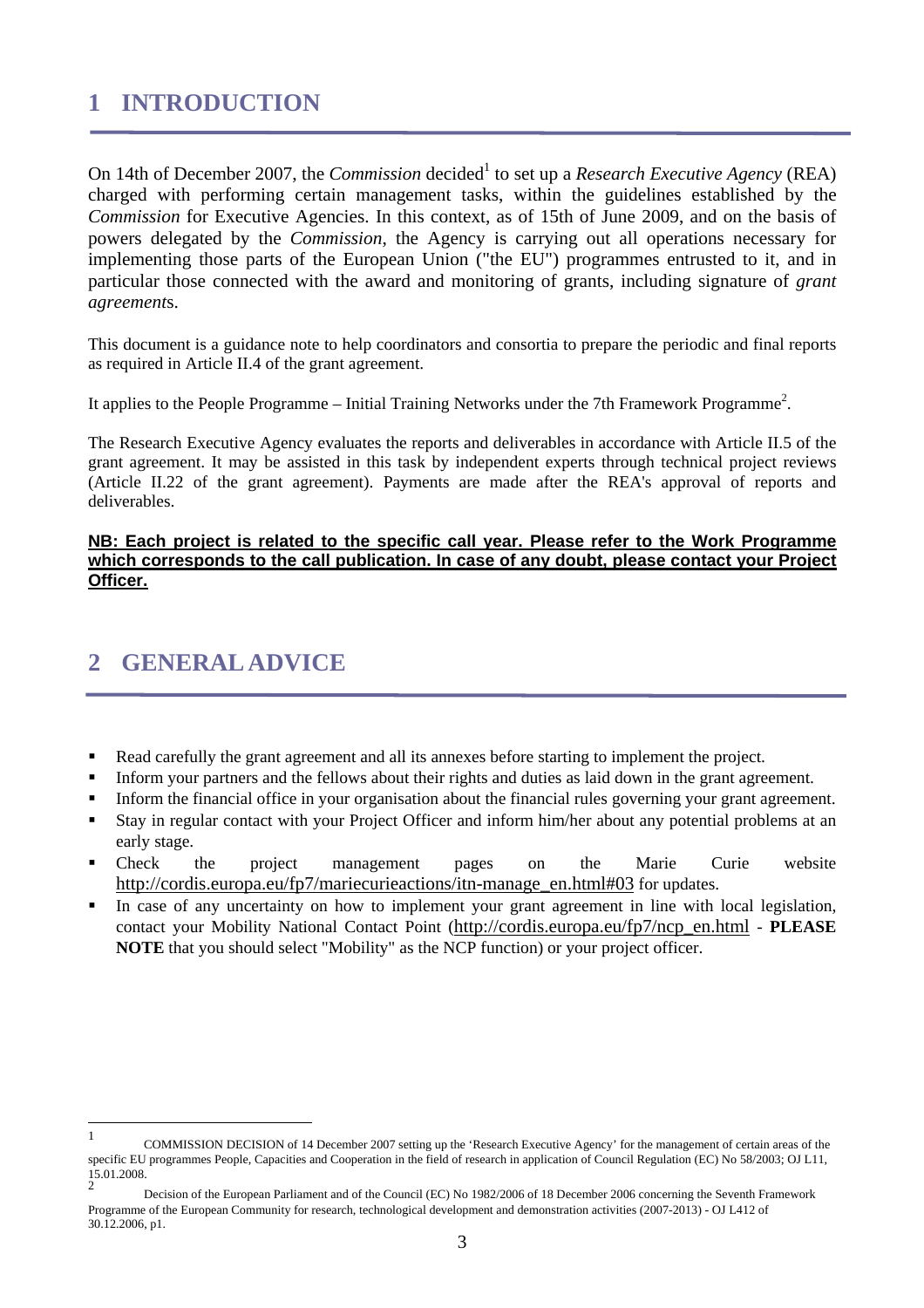<span id="page-3-0"></span>The following reports should be submitted to the Research Executive Agency during the implementation of the grant agreement:

# **48-month projects:**

| <b>Reports</b>                      | within 30  | at least 30 | within 60  | within 30  | within 60  | within 30  |
|-------------------------------------|------------|-------------|------------|------------|------------|------------|
|                                     | days after | days before | days after | days after | days after | days after |
|                                     | 12 months  | Mid-Term    | 24 months  | 36 months  | 48 months  | Final      |
|                                     |            | Review*     |            |            |            | payment    |
| <b>Progress report</b>              |            |             |            |            |            |            |
| Mid-term report                     |            |             |            |            |            |            |
| Periodic report:                    |            |             |            |            |            |            |
| Periodic report                     |            |             |            |            |            |            |
| Financial Statements -<br>$\bullet$ |            |             |            |            |            |            |
| Form C                              |            |             |            |            |            |            |
| <b>Summary Financial report</b>     |            |             |            |            |            |            |
| Certificates on financial           |            |             |            |            |            |            |
| statements (if required)            |            |             |            |            |            |            |
| <b>Final Report</b>                 |            |             |            |            |            |            |
| <b>Distribution report</b>          |            |             |            |            |            |            |

\* According to Article 7 of the grant agreement each coordinator has an obligation to organize a Mid-Term Review meeting which should be held at the mid-stage of the project (recommended between months 20 and 22 of the project, but at the latest before the submission of the first periodic report). See point 6.6 for further details.

# **36-month projects:**

| <b>Reports</b>                         | within 30  | at least 30 | within 60     | within 60  | within 30 days after |
|----------------------------------------|------------|-------------|---------------|------------|----------------------|
|                                        | days after | days before | days after    | days after | <b>Final payment</b> |
|                                        | 12 months  | Mid-Term    | 24 months     | 36 months  |                      |
|                                        |            | Review*     |               |            |                      |
| <b>Progress report</b>                 |            |             |               |            |                      |
| Mid-term report                        |            |             |               |            |                      |
| Periodic report:                       |            |             |               |            |                      |
| Periodic report<br>$\bullet$           |            |             |               |            |                      |
| Financial Statements – Forms C<br>٠    |            |             |               |            |                      |
| <b>Summary Financial report</b><br>٠   |            |             |               |            |                      |
| Certificates on financial<br>$\bullet$ |            |             | $\mathcal{N}$ |            |                      |
| statements (if required)               |            |             | A.            |            |                      |
| <b>Final Report</b>                    |            |             |               |            |                      |
| <b>Distribution report</b>             |            |             |               |            |                      |

The role of coordinator and partners in the project reporting stage:

| <b>Reports</b>                                        | Coordinator | <b>Partners</b> | <b>Submission</b><br><b>Tool</b> |
|-------------------------------------------------------|-------------|-----------------|----------------------------------|
| Progress report                                       |             |                 | PP / SESAM                       |
| Mid-term report                                       |             |                 | PP / SESAM                       |
| Periodic report                                       |             |                 | PP / SESAM                       |
| Final report (Incl. Periodic report for $2nd$ period) |             |                 | PP / SESAM                       |
| Financial Statements – Form C                         |             |                 | PP / FORCE                       |
| <b>Summary Financial report</b>                       |             |                 | PP /FORCE                        |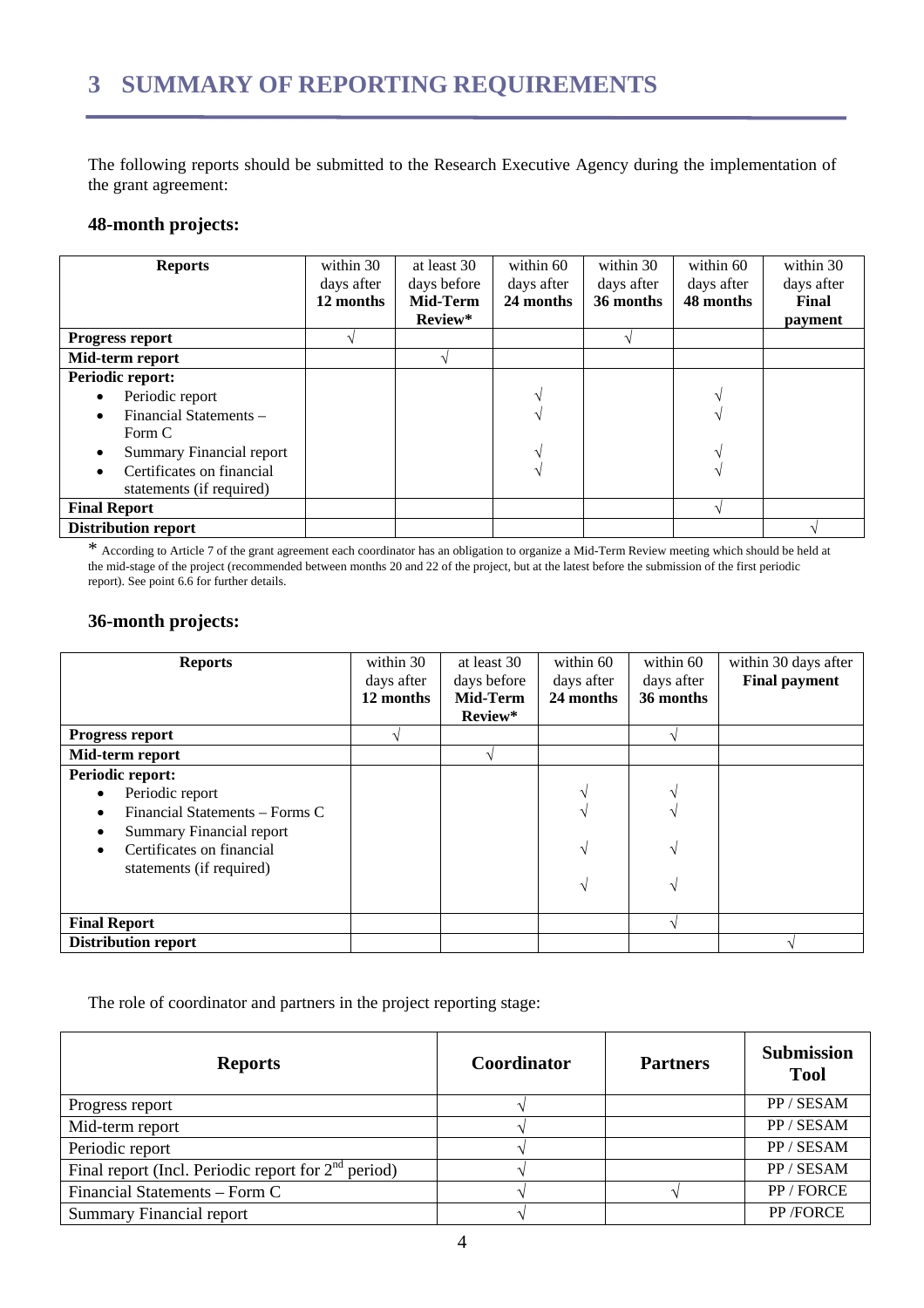| Distribution report                              |                |                 | PP / SESAM                       |
|--------------------------------------------------|----------------|-----------------|----------------------------------|
| Certificate on the financial statements (when    |                | N               | only by post                     |
| applicable)                                      |                |                 |                                  |
| <b>Documents</b>                                 | Coordinator    | <b>Partners</b> |                                  |
| Declaration on Conformity                        |                |                 | PP / SESAM                       |
| <b>Request for Amendments</b>                    | Coordinator    | <b>Partners</b> |                                  |
| Only after a prior consultation of the REA       |                |                 | PP / SESAM                       |
| <b>Notifications</b>                             | Coordinator    | <b>Partners</b> |                                  |
| Notification about the Start date of the project |                |                 | PP / SESAM                       |
| All other notifications                          |                | N               | PP / SESAM                       |
| <b>Vacancies</b>                                 | Coordinator    | <b>Partners</b> |                                  |
| Publication of vacancies                         | N              | V               | Euraxess                         |
| <b>Questionnaires</b>                            | <b>Fellows</b> |                 | <b>Submission</b><br><b>Tool</b> |
| Mid-term Assessment questionnaires               | N              |                 | <b>SESAM</b> direct<br>link      |
| Evaluation questionnaires                        | ٦Ι             |                 | <b>SESAM</b> direct<br>link      |
| Follow-up questionnaires                         | N              |                 | <b>SESAM</b> direct<br>link      |

In the next sections the detailed description of each report/document is given.

**Both applications SESAM and FORCE are accessible via the PARTICIPANT PORTAL - PP (see chapter 4 and 5).**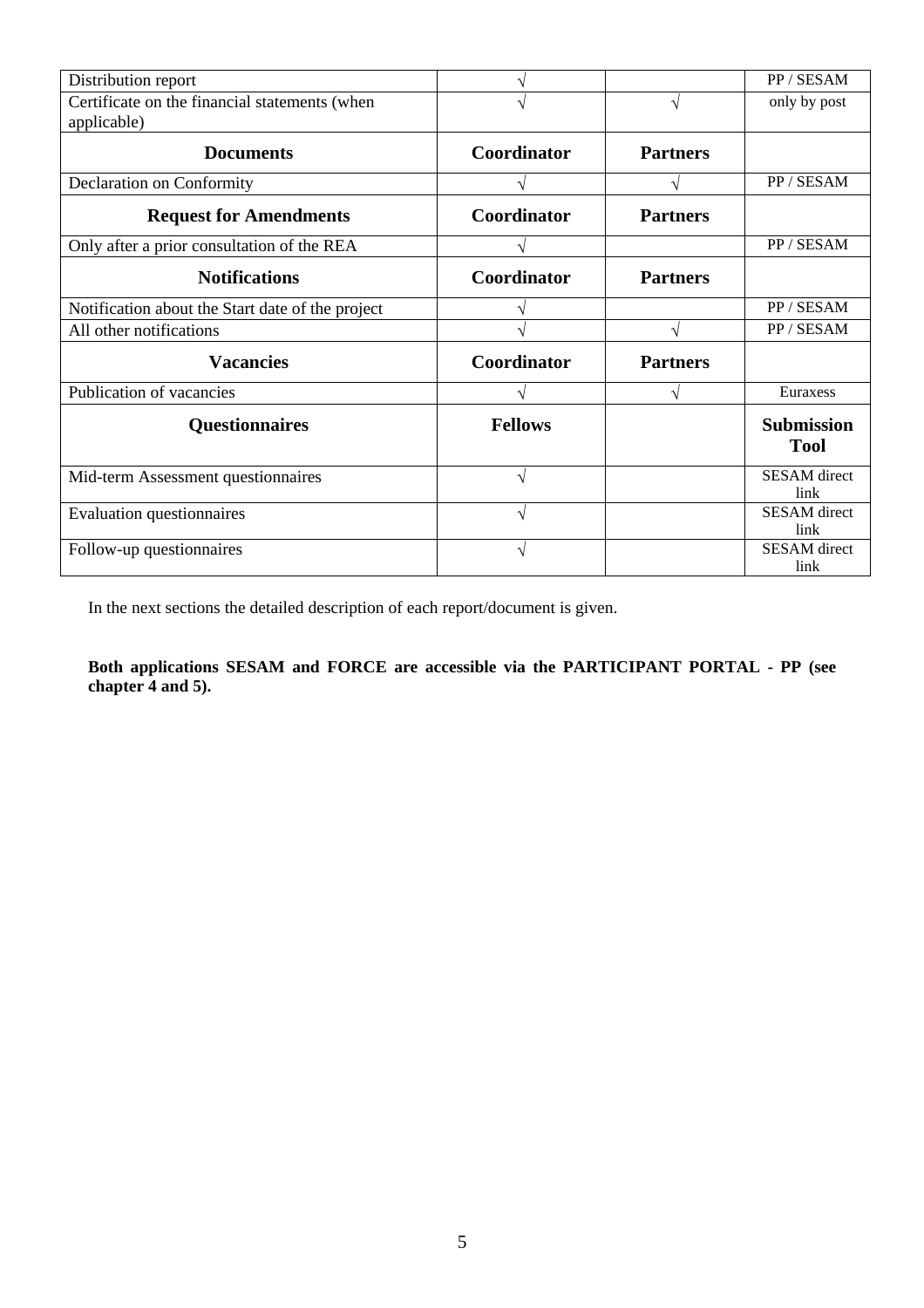# <span id="page-5-0"></span>**4 REPORTING - SESAM TOOL**

**SESAM** is the European Commission's online reporting tool for Research and Technological projects, in which documents related to the grant agreement are submitted.

Each beneficiary (the coordinator as well as the participants) has to ask for access to SESAM via the **Participant Portal**. The Participant Portal is the unique entry point which provides a single location for all services and information relevant for the participants in the Framework Programme. The Portal is available via the following link:

## **<http://ec.europa.eu/research/participants/portal/appmanager/participants/portal>**

In order to enter the Participant Portal, you are required to have a European Commission Authentication Service (ECAS) account. Beneficiaries who already have an ECAS account in order to access other Commission IT tools, such as PDM or URF can use the same login/password.

For more information how to use the Participant Portal please refer to the manual available at the following link:

[http://ec.europa.eu/research/participants/portal/ShowDoc/Participant+Portal/portal\\_content/help/participant\\_](http://ec.europa.eu/research/participants/portal/ShowDoc/Participant+Portal/portal_content/help/participant_portal_usermanual_version2.0.pdf) [portal\\_usermanual\\_version2.0.pdf](http://ec.europa.eu/research/participants/portal/ShowDoc/Participant+Portal/portal_content/help/participant_portal_usermanual_version2.0.pdf)

As soon as a user is registered in the Participant Portal, the list of projects in which the user is involved will appear. The user can choose the project he/she wishes to work on.

After selecting the **project reporting**, the following list will appear:

- **Reports** to submit all reports related to the project (Progress, Periodic and Final).
- **Documents** to submit Declarations on Conformity for each newly recruited fellow.
- **Amendment Requests** to submit requests for amendments to the grant agreement.
- **Notifications** this is the place where the beneficiaries should submit the following notifications:
	- Notification of the start date of the project (if this option is mentioned in the Article 3 of the grant agreement).
	- Notification of a change of scientist-in-charge.
	- Notification of a change of authorized representative.
	- Notification of a change of the institution's name.
	- Notification of a change of the institution's address.
	- Notification of the universal transfer of rights and obligations.
- **Vacancies** coordinators will find a direct link to connect to the EURAXESS job vacancy tool where all open vacancies for the project should be advertised.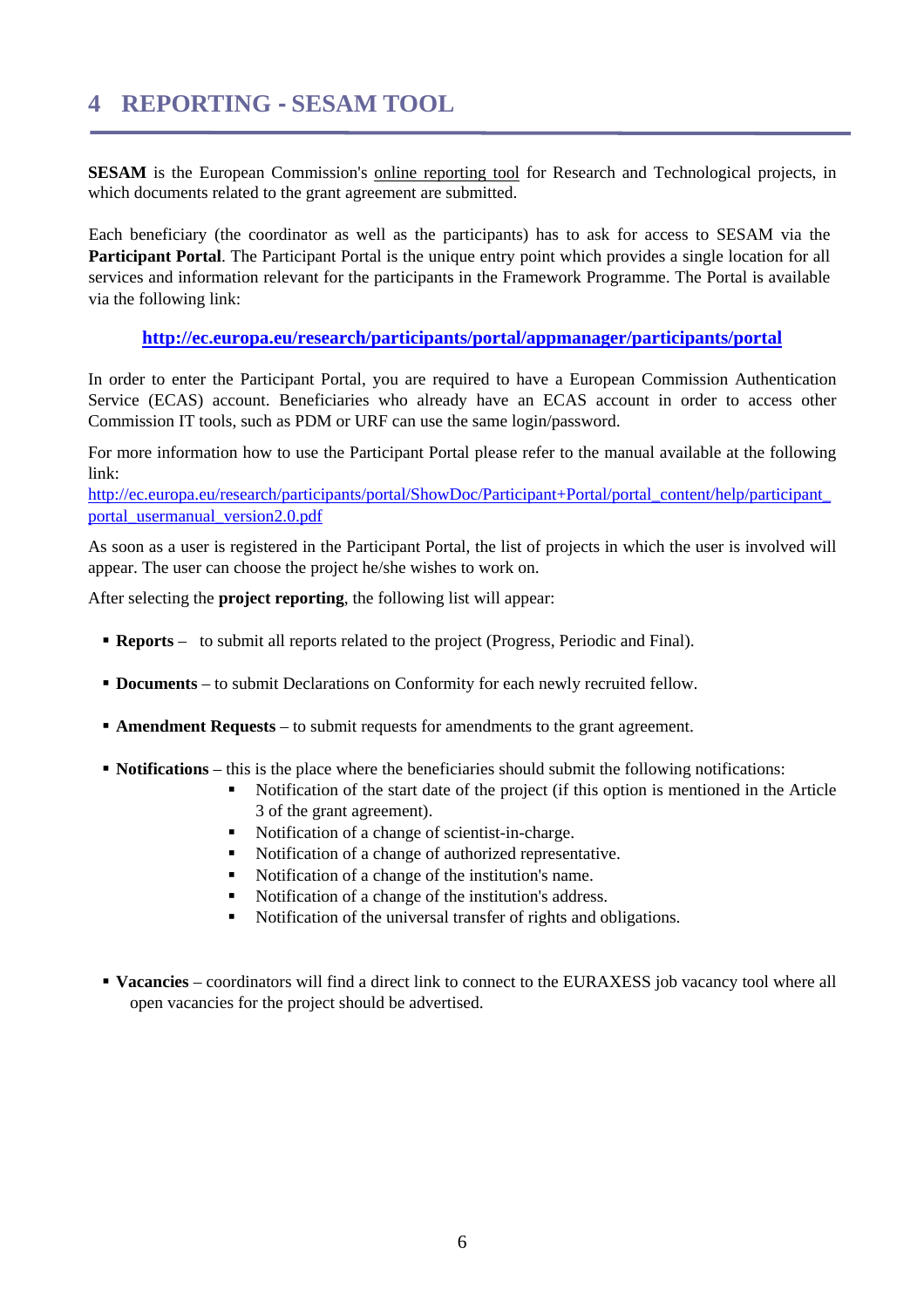# <span id="page-6-0"></span>**5 FINANCIAL REPORTING - FORCE TOOL**

**FORCE** is the European Commission's online reporting tool for Research and Technological projects for the submission of financial documents related to the grant agreement. Each beneficiary has access to his own Form C only and sends it to the coordinator, who submits all Forms C to the REA.

As with SESAM, each beneficiary (the coordinator as well as the participants) has to ask for access to FORCE via the **Participant Portal**:

# **<http://ec.europa.eu/research/participants/portal/appmanager/participants/portal>**

As soon as a user is registered in the Participant Portal, the list of projects in which the user is involved will appear. The user can choose the project he/she wishes to work on.

After selection of the **financial reporting** the page with budget table will appear.

## **Role of the coordinator in FORCE:**

- Manage access rights of the beneficiaries (if authorisation is given by the REA project officer).
- Can fill in Forms C on behalf of the beneficiaries (if authorisation is given by the REA project officer).
- Check/verify the beneficiaries' Forms C.
- Can reject the Forms C.
- Submit all Forms C to the REA.

### **Advantages of FORCE**

- Less error prone Forms C are pre-filled containing the correct information on the grant agreement, the reporting periods and the beneficiaries.
- Automatic verification whether the requested EU contribution exceeds or not the maximum value that can be requested.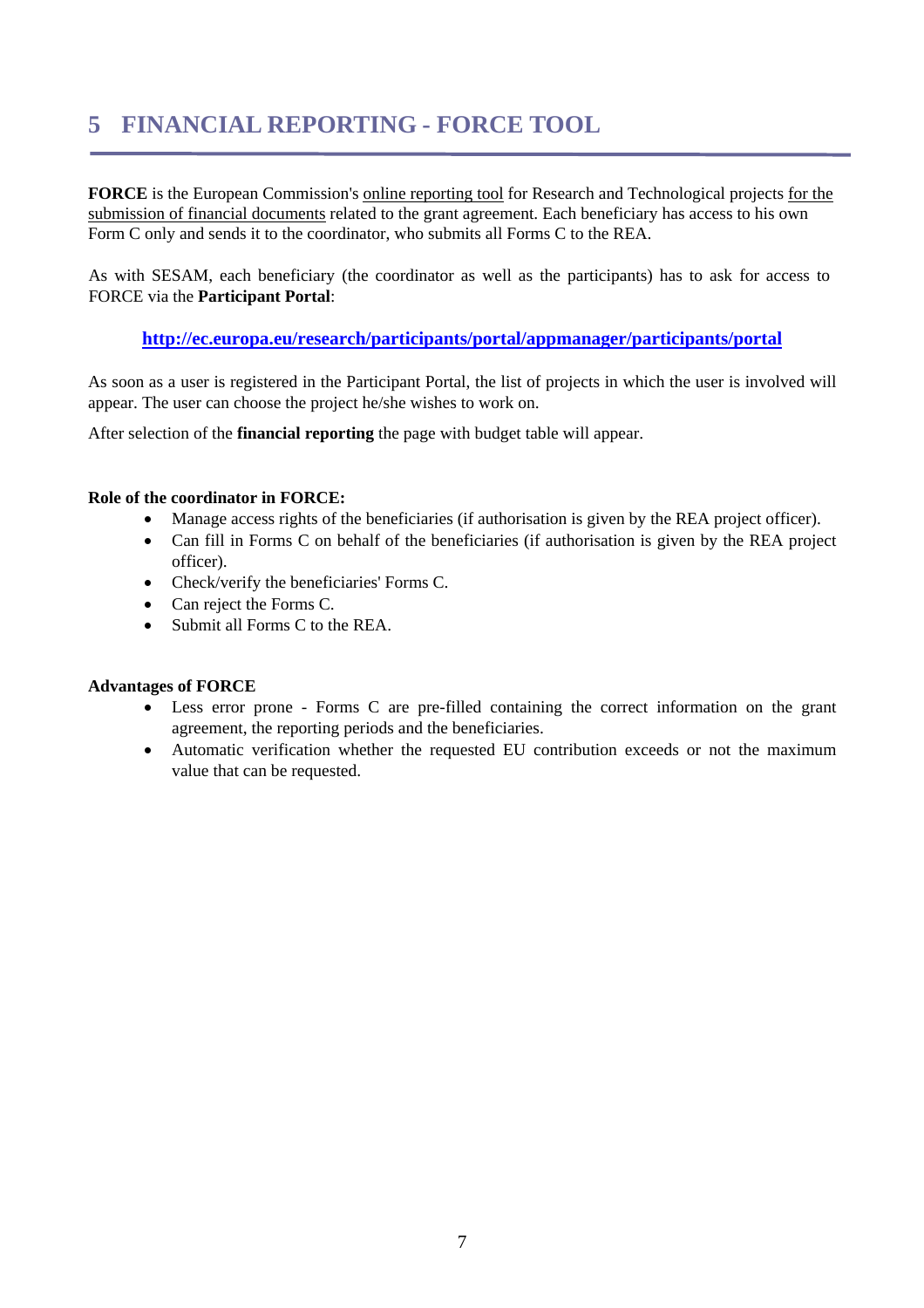<span id="page-7-0"></span>The following reports should be submitted to the Research Executive Agency during the implementation of the grant agreement:

- 1. **PROGRESS REPORT** (to be submitted within 30 days after the  $12<sup>th</sup>$  month of the project). This report covers the period from month 1 to month 12. No financial reports are required for this period.
- 2. **MID-TERM REPORT** (to be submitted at least 30 days before the Mid-Term Review meeting). This report covers the period from month 1 to the month of the Mid-Term review. No financial reports are required for this period. The Mid-term review report is an update of the information included in the preceding Progress Report.
- 3. **PERIODIC REPORT P1** (to be submitted within 60 days after the period P1 defined in Article 4 of the grant agreement). This report covers the period from month 1 to month 24. The Periodic report has to be submitted via PP / SESAM. The Financial Statements (Form C) and the Summary Financial Report required for this period have to be submitted via PP / FORCE.
- 4. **PROGRESS REPORT** (to be submitted within 30 days after 36<sup>th</sup> month of the project). This report covers the period from month 1 to month 36. No financial reports are required for this period. This report is not applicable for contracts with a total duration of 36 months.
- 5. **PERIODIC REPORT P2** (to be submitted within 60 days after the period P2 defined in Article 4 of the grant agreement). This report covers the period from month 25 to the end of the project. The Periodic report has to be submitted via PP  $/$  SESAM. The Financial Statements (Form C) and Summary Financial Report required for this period have to be submitted via PP / FORCE.
- 6. **FINAL REPORT** (to be submitted within 60 days after the period P2 defined in Article 4 of the grant agreement). This report covers the period from month 1 to the end of the project.
- 7. **DISTRIBUTION REPORT** (30 days after receiving the final payment). Having received the final payment from the REA, the coordinator should submit a report on the distribution of the EU financial contribution between the beneficiaries.

### **All the above mentioned reports must be submitted via the Participant Portal - PP (see chapter 3) electronically only.**

**The only requested signed original which must be sent to the REA by regular mail to the address mentioned in Article 8.1 of the grant agreement, is Form C (for each beneficiary) and the Summary Financial Report.**

Other documents to be submitted:

8. **CERTIFICATES ON THE FINANCIAL STATEMENTS -** must be submitted for claims of interim payments and final payments when the cumulative EU financial contribution per partner is 375.000 euro or more. For details see Article II.4.4 of the grant agreement.

# <span id="page-7-1"></span>**6.1 PROGRESS REPORT / MID-TERM REPORT**

The Progress report must be submitted **within 30 days** after the **first year** and **third year** of the project and Mid-term report must be submitted **30 days before the Mid-Term Review meeting (see section 6.6)**. Both reports contain a short overview of the deliverables implemented during the reporting period.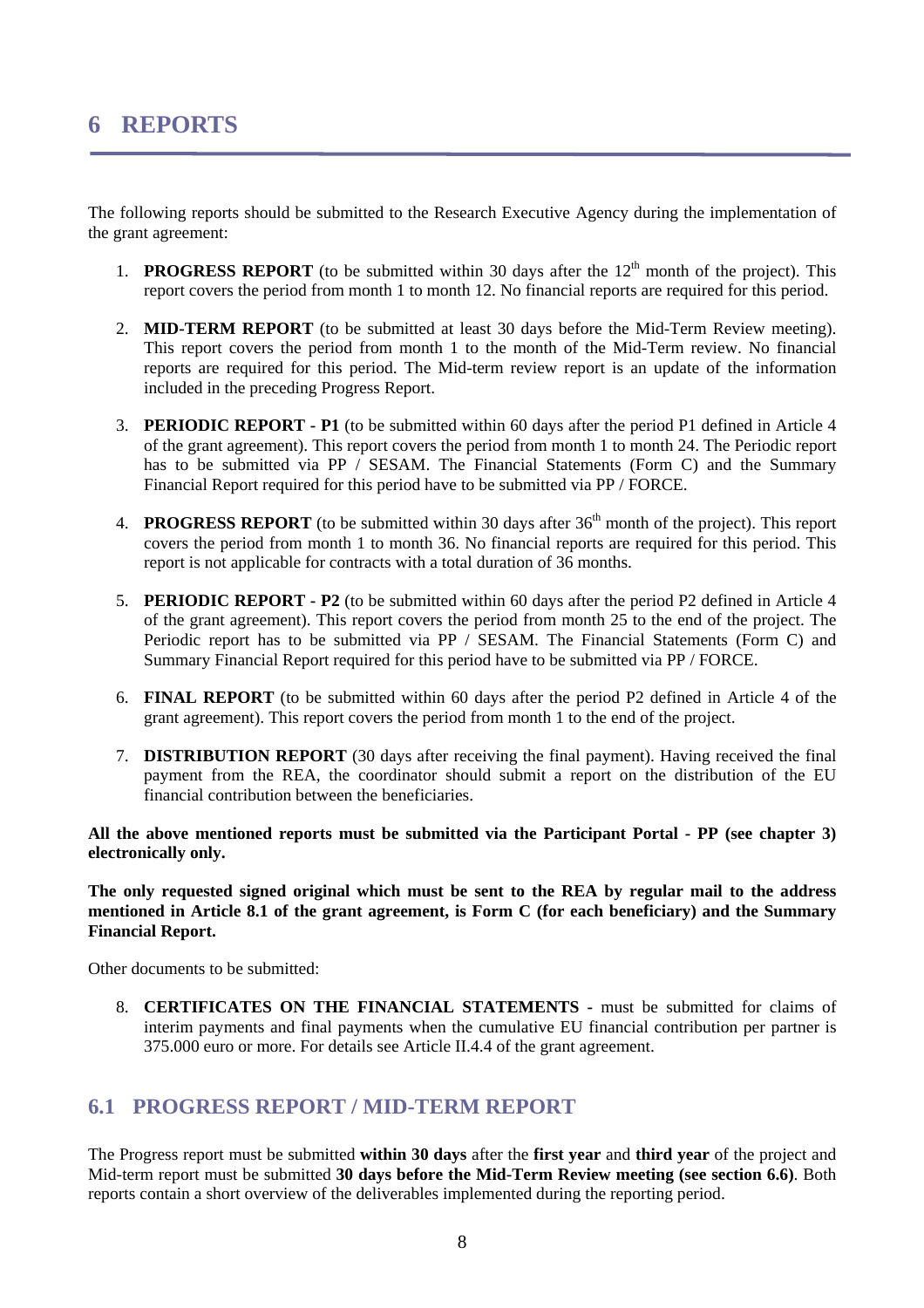The reports comprise the following sections:

- 1. **Overall progress of the project** free text section.
- 2. **Contract deliverables update** separate tables for:
	- a. Recruitment  $-1$  line per contractor. The tables will calculate automatically the difference between the planned and implemented deliverables (researcher-months).
	- b. International conferences / events 1 line per event.

# <span id="page-8-0"></span>**6.2 PERIODIC REPORT**

# This report is required **within 60 days after each period defined in Article 4 of the grant agreement**.

Documents to be submitted:

*By the scientist-in-charge: (each beneficiary including the coordinator)* 

**6.2.1 A Financial Statement** (Form  $C -$  Annex VI of the grant agreement) from each beneficiary<sup>3</sup> and each third party, if applicable. Financial statements should be accompanied by certificates (Form D – Annex VII of the grant agreement), when appropriate (see Article II.4.4 of the grant agreement).

The report must be submitted via the Participant Portal / FORCE, printed out, **signed by the scientistin-charge** or **financial officer** of the beneficiary and sent **to the coordinator**. The coordinator should verify the Forms C and, if corrections are necessary, send them back to the beneficiaries. Once all the Forms C are collected by the coordinator, he/she is responsible for sending them to the REA electronically via PP / FORCE and the originals by mail.

NB: Please note that a certificate on the financial statements must be submitted for claims for interim payments when the amount of the EU financial contribution claimed by a beneficiary for reimbursement of costs is 375.000 euro or more (see also section 5.4).

# *By the coordinator:*

<sup>2</sup><br>3

**6.2.2. Summary Financial Report** consolidating the claimed EU contribution of all the beneficiaries in an aggregated form, based on the information provided in Forms C by each beneficiary. This form can be generated by the coordinator as soon as all the beneficiaries have submitted the Forms C.

The Summary Financial Report must be submitted via Participant Portal / FORCE, printed out, **signed by the scientist-in-charge** or authorized **financial officer** of the **Coordinator** and sent **to the REA via regular mail**.

**6.2.3. A Periodic Report** which comprises:

- **a. A cover page.**
- **b. A declaration by the project coordinator.**
- **c. A publishable summary** (which will be automatically published on the Cordis website).
- **d. An overview of the work progress** towards the objectives of the project, including achievements and attainment of any milestones, deliverables and dissemination activities identified in Annex I.
- **e. Project management overview** with justification of **the costs incurred.**
- **f. A list of** submitted **certificates.**

Beneficiary means a project participant – Article 1 of the grant agreement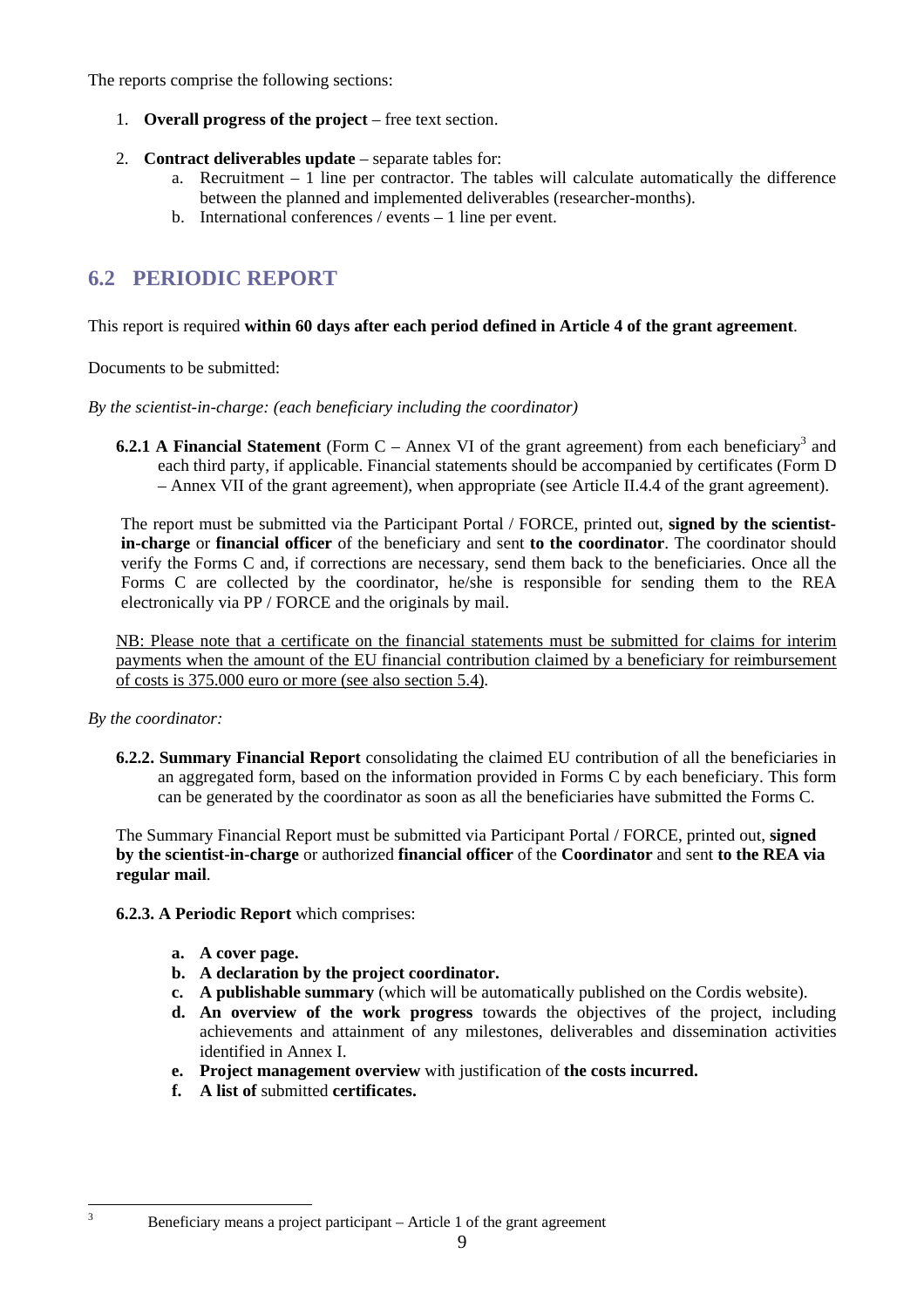# <span id="page-9-0"></span>**6.3 FINAL REPORT**

**A final report** should be submitted within **60 days** after the end of the project. The final report comprises (see article II.4.2 of Annex II to the Grant Agreement):

- **a) A final publishable summary report** covering the results, conclusions and socio-economic impact of the project. (This summary will be automatically published on the CORDIS website)
- **b) A report covering the wider societal implications** of the project, including gender equality actions, ethical issues, efforts to involve other actors and spread awareness as well as the plan for the use and dissemination of foreground. This report will include the scientist-in-charge questionnaire.

NB: Please note that the Final report should be submitted together with the Periodic report covering the last reporting period (see section 6.2)

# <span id="page-9-1"></span>**6.4 CERTIFICATES ON THE FINANCIAL STATEMENTS**

The **Certificates on the Financial Statements (CFS**) are independent reports of factual findings produced by an external auditor (or in the case of a public body it may be provided by a competent public officer) according to the requirements of Article II.4 of the grant agreement. The purpose of the report of factual findings is to provide the REA with relevant information necessary to assess whether costs (and, if relevant, the receipts and interests generated by the pre-financing) charged under the project are claimed by the beneficiaries in accordance with relevant legal and financial provisions of the FP7 model grant agreement.

Please follow the Guidance Notes for Beneficiaries and Auditors available at: [ftp://ftp.cordis.europa.eu/pub/fp7/docs/guidelines-audit-certification\\_en.pdf](ftp://ftp.cordis.europa.eu/pub/fp7/docs/guidelines-audit-certification_en.pdf) which have been compiled to guide research beneficiaries and external auditors in the preparation of Certificates on the Financial Statements and/or on the Methodology for calculating personnel costs/indirect costs under the 7th RTD Framework Programme (FP7).

NB: A certificate on the financial statements must be submitted for claims of interim payments and final payments when the amount of the EU financial contribution claimed by a beneficiary for reimbursement of costs is 375.000 euro or more, when cumulated with all previous payments for which a certificate on the financial statements has not been submitted.

**The signed original must be sent to the REA by regular mail to the address mentioned in Article 8.1 of the grant agreement.**

# <span id="page-9-2"></span>**6.5 DISTRIBUTION REPORT**

Having received the final payment from the Research Executive Agency, the coordinator should submit the **Report on the distribution of the EU financial contribution** between beneficiaries, within **30 days** of receiving the final payment.

# <span id="page-9-3"></span>**6.6 MID-TERM REVIEW MEETING**

According to Article 7 of the grant agreement each coordinator has an obligation to organize a Mid-Term Review meeting which shall be held at the mid-stage of the project (recommended between months 20 and 22). The exact timing of the Mid-Term Review meeting has to be agreed with the REA project officer but must be held prior to the submission of the Periodic report (for P1 period).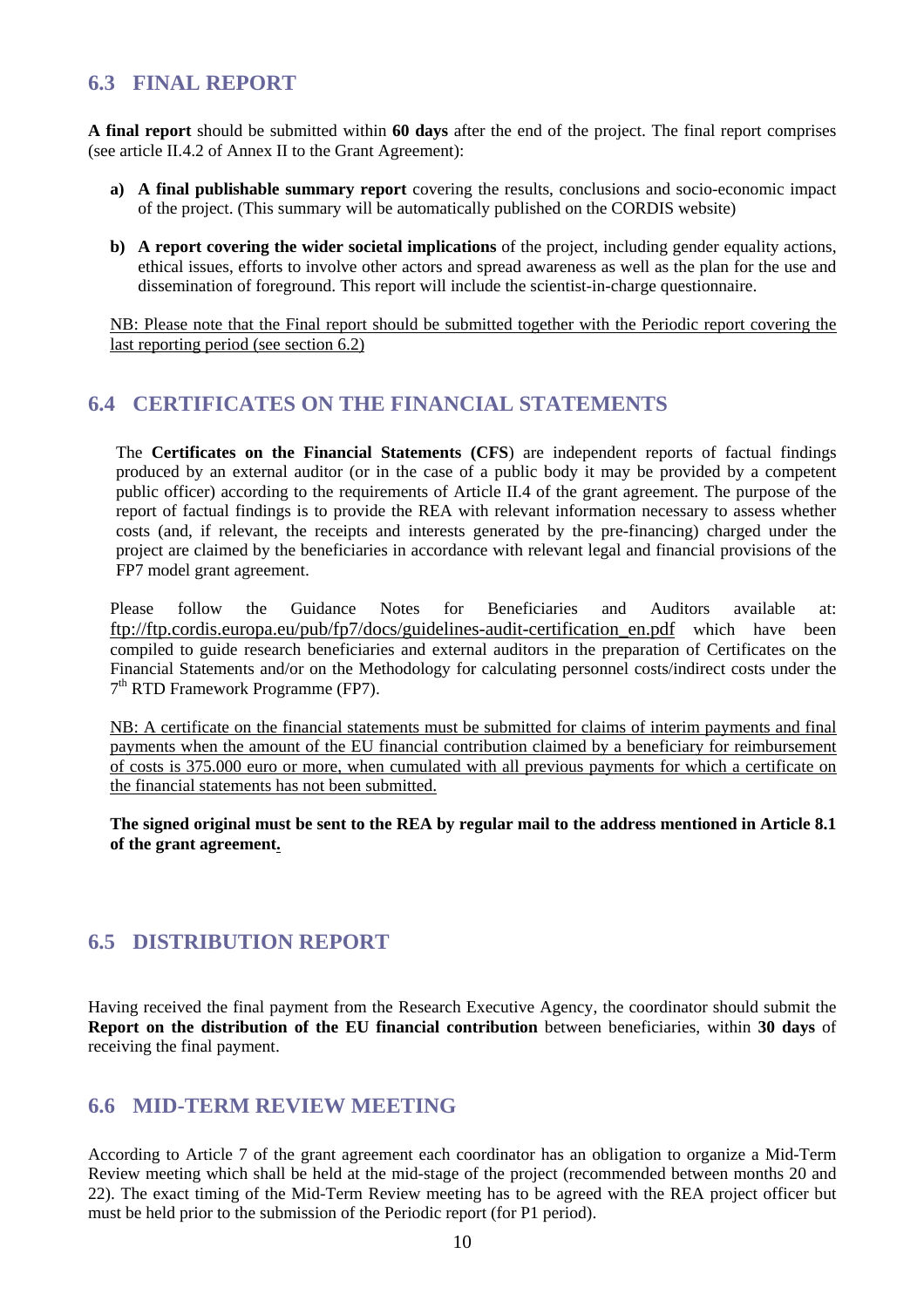This meeting will be attended by a REA representative(s). The following scheduling must be respected:

- At least two months before the date of the review the REA shall communicate to the consortium in accordance with Article 8 the modalities of the project review. Each beneficiary is requested to attend this meeting in accordance with Article II.3.h of the grant agreement. The Agenda of the Mid-Term Review meeting should be agreed with the REA representative at the same time.
- At least one month before the date of the review, the coordinator must submit via SESAM the **Mid-Term Report** covering the beginning of the project until the date of the mid-term review. The Mid-Term Report is an update of the information included in the proceeding Progress Report (see section 6.1).
- At least two weeks before the Mid-Term Review meeting all recruited researchers employed in the frame of the project must fill in a Mid-Term Assessment Questionnaire (see section 11.3).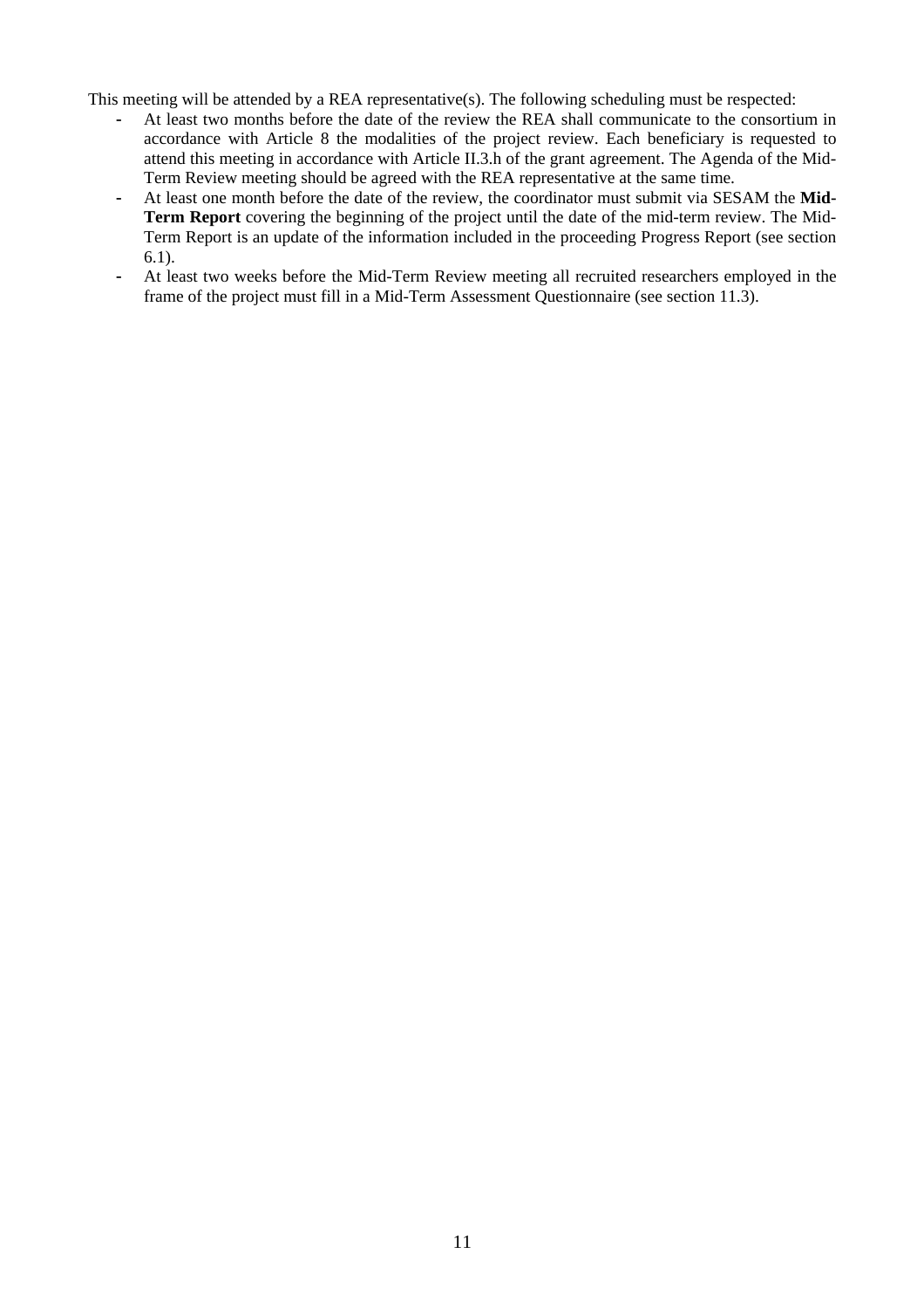# <span id="page-11-0"></span>**7 DECLARATIONS ON CONFORMITY**

According to Article III.4 of the grant agreement the beneficiaries are obliged to send to the Research Executive Agency a signed Declaration on Conformity **as soon as possible after the appointment of the researcher,** and in any case within 60 days after the end of first reporting period (P1).

Declarations on Conformity (see under the 'Documents' menu in SESAM) should be sent for each newly recruited researcher.

The format of the declaration is the following:

- The first part contains legal information, such as the name of the researcher, their experience (Early Stage, Experienced, More Experienced), and the type of contract (employment contract, fixed amount stipend).
- The second part contains information about the researcher. This information will be used by the REA for statistical purposes ONLY and WILL NOT form part of the final declaration document.

The statistical part contains the following information :

- Gender of researcher
- Date of birth
- **Nationality**
- Family charges
- Location of origin
- Country of recruitment
- Start date of fellowship
- Duration of fellowship
- Scientific area Does the researcher have a PhD?
- If not, is the researcher enrolled in a PhD?
- Researcher's valid email address
- •

The declaration can be saved before submission in case it needs to be edited. The 'attachments' option can be used in order to attach any additional documents (e.g. the contract with the researcher, if needed, etc.).

### **The final declaration should be submitted via PP only. Signed originals are not requested anymore.**

As researchers are not signing this declaration, it is full **responsibility of each beneficiary** to ensure that the recruited/seconded **researcher has received a copy of the grant agreement and its Annexes I, II and III**, and has been informed about the existence of the following website: [http://cordis.europa.eu/fp7/people/,](http://cordis.europa.eu/fp7/people/)  where all the information related to his/her participation to a Marie-Curie project can be found.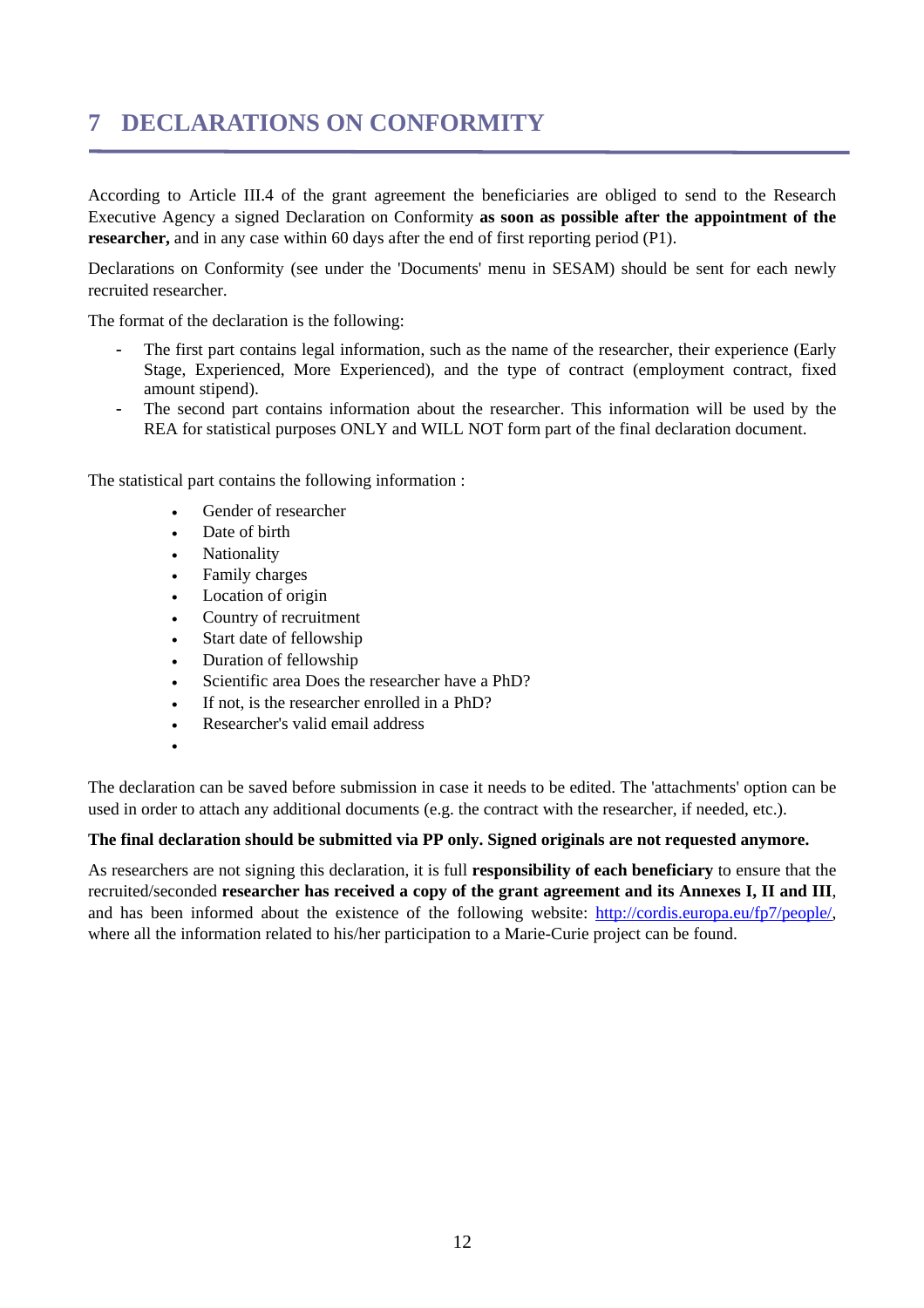<span id="page-12-0"></span>**Amendments to the grant agreement should be considered as exceptional measures to reflect significant changes to the conditions of the original grant agreement. "Technical" amendments, such as a change of banking details or legal data of the beneficiaries, should be implemented as soon as possible. Other requests (e.g. change of consortium composition, modification of the Technical Annex, extension of the project duration) will be accepted only in exceptional and duly justified cases and are subject to the prior agreement of the REA project officer. Any amendment should be requested using the model letters produced by PP / SESAM together with the relevant supporting documents, which should be submitted to the REA project officer.** 

In the SESAM menu 'Amendment Requests' the coordinator selects the type of amendment to be submitted. Once the form is completed, the coordinator can save it and add attachments, if required. **The amendment request should be submitted via PP / SESAM, printed out, signed by the legal representative, stamped and sent to the REA by registered post.** 

There are 4 possible types of status of an amendment in PP / SESAM:

- Submitted when the coordinator submits the amendment in PP /SESAM.
- Validated when the REA approves the amendment.
- Rejected when the REA rejects the amendment.
- Implemented when the REA implements the amendment in all internal IT systems (e.g. a new partner will appear in PP / SESAM for reporting).

The coordinator will be notified by email whenever the status of an amendment changes.

For further information on amendments, please see the Amendments Guide for FP7 Grant Agreements available on the CORDIS website: ftp://ftp.cordis.europa.eu/pub/fp7/docs/amendments-ga\_en.pdf.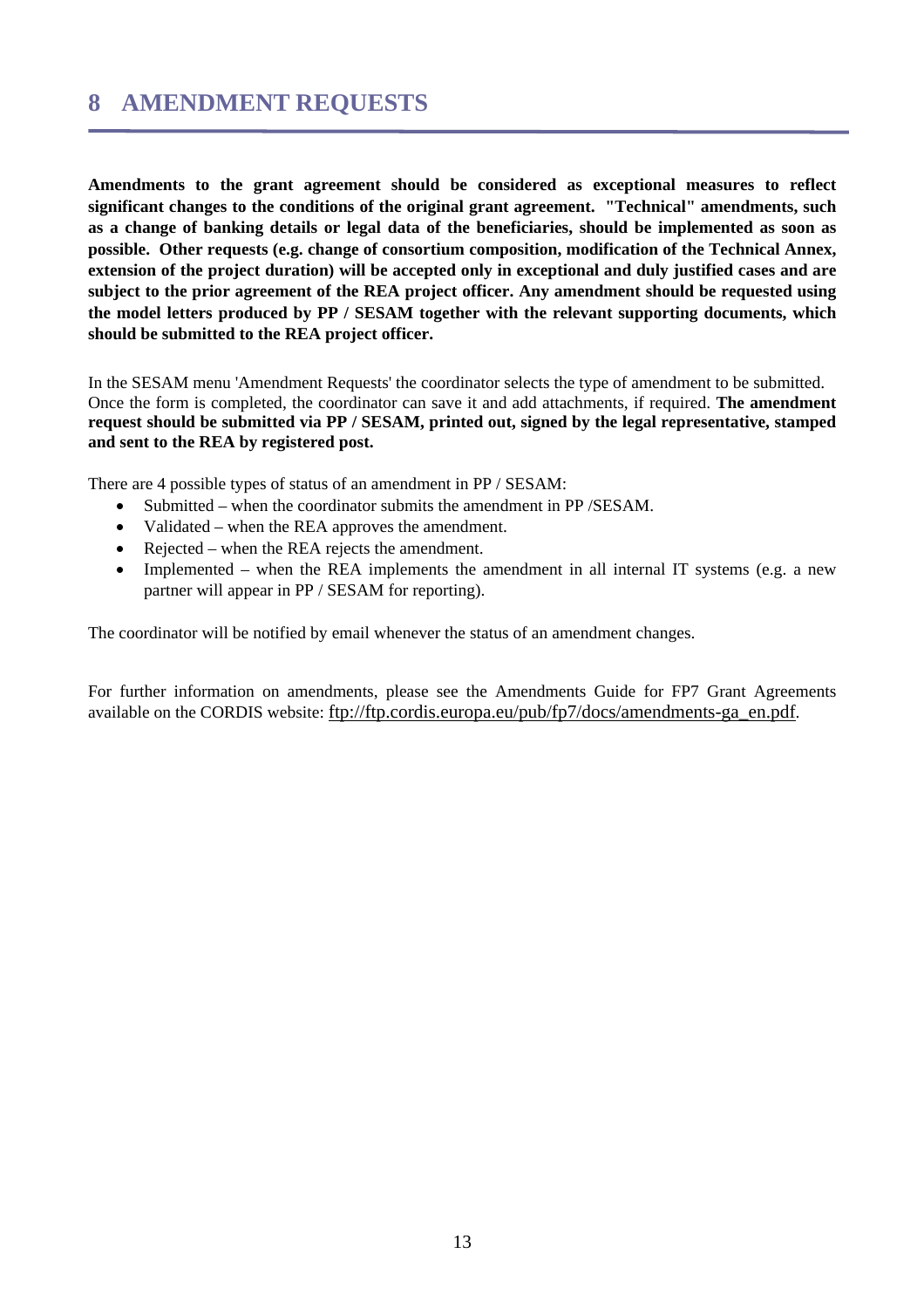# <span id="page-13-0"></span>**9 NOTIFICATIONS**

Notifications which can be submitted to the REA:

- Notification of the start date this option can ONLY be used in cases where it is mentioned in Article 3 of the grant agreement
- Notification of a change of the scientist-in-charge available for all beneficiaries. Unless the REA project officer advises otherwise, the CV of the new scientist-in-charge should be attached to this notification.
- Notification of a change of authorized representative available for all beneficiaries. Please note that this notification should be signed by the previous legal representative(s) only.
- Notification of a change of the institution's name available for all beneficiaries.
- Notification of a change of the institution's address available for all beneficiaries.
- Notification of the Universal transfer of rights and obligations available for all beneficiaries.

# **The notifications should be submitted via PP / SESAM only. Signed originals are not requested anymore.**

# <span id="page-13-1"></span>**10 JOB VACANCY TOOL**

**All open positions for the project must be entered** into the EURAXESS job vacancy tool which advertises host research job vacancies for all Marie Curie Actions under FP7. It can be found at the following URL:

### [http://ec.europa.eu/research/mariecurieactions/publish\\_en.htm.](http://ec.europa.eu/research/mariecurieactions/publish_en.htm)

Please post all your current vacancies there. The Euraxess pages can also be accessed from SESAM.

Each beneficiary is responsible for entering data regarding each open position and updating the information. The coordinator is responsible for the overall management of this process and for the consistency of the data entered by each beneficiary with Annex I of the grant agreement.

When a researcher is selected, the beneficiary/coordinator must update the information or remove the vacancy notice.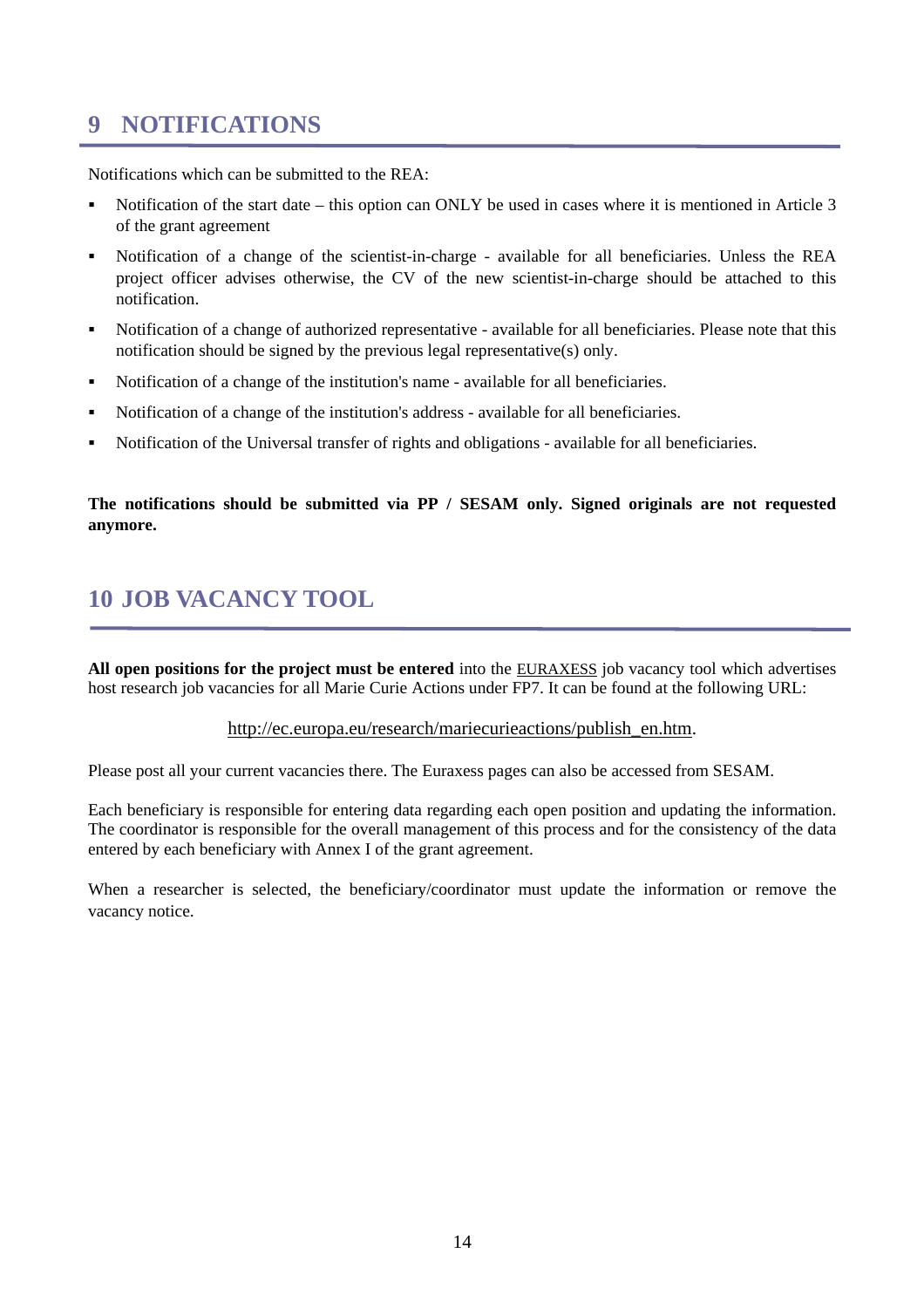# <span id="page-14-0"></span>**11 QUESTIONNAIRES**

Each recruited researcher must commit him/herself to completing in SESAM three questionnaires. Questionnaires are accessible for researchers from direct SESAM link

# **<https://webgate.ec.europa.eu/sesam-fp7/questurl.do>**

In order to access questionnaires fellows need to type only the 6 digits of the project number.

# <span id="page-14-1"></span>**11.1 MID-TERM ASSESSMENT QUESTIONNAIRE**

At the mid-term point, the coordinator should invite all fellows who are currently employed by the consortium to complete the mid-term assessment questionnaire. This questionnaire is designed to give the REA some feedback on the overall impact of the network's activity. It is composed of five sections:

- personal profile;
- host assessment;
- integration into the research environment  $&$  training;
- work assessment;
- <span id="page-14-2"></span>• career impact.

# **11.2 THE EVALUATION QUESTIONNAIRE**

The coordinator should invite **all fellows at the end of their training period** to complete the evaluation questionnaire. This questionnaire is designed to give the REA some feedback on the overall impact of the network's activity. It is composed of seven sections:

- personal profile;
- host assessment;
- integration into the research environment  $&$  training;
- work assessment;
- career impact;
- evaluation of Marie Curie action:
- <span id="page-14-3"></span>• future career.

# **11.3 THE FOLLOW-UP QUESTIONNAIRE**

The coordinator should contact each **researcher two years after they have finished** their appointment and ask them to complete the follow-up questionnaire. The follow-up questionnaire is composed of three sections:

- Career progress;
- Recognition of research excellence;
- Scientific outputs.

In order to attain a high response rate, coordinators are strongly encouraged to develop an active strategy to keep in contact with the former fellows. Costs linked to this activity might be covered under the project management costs.

The information requested in the questionnaires will be kept in strict confidence by the Commission and the REA and will mainly be used for assessing the level of satisfaction of the fellows and scientists taking part in the project as well as for assessing the impact of the action.

Please note that the scientist-in-charge questionnaire is a part of the Final Report template.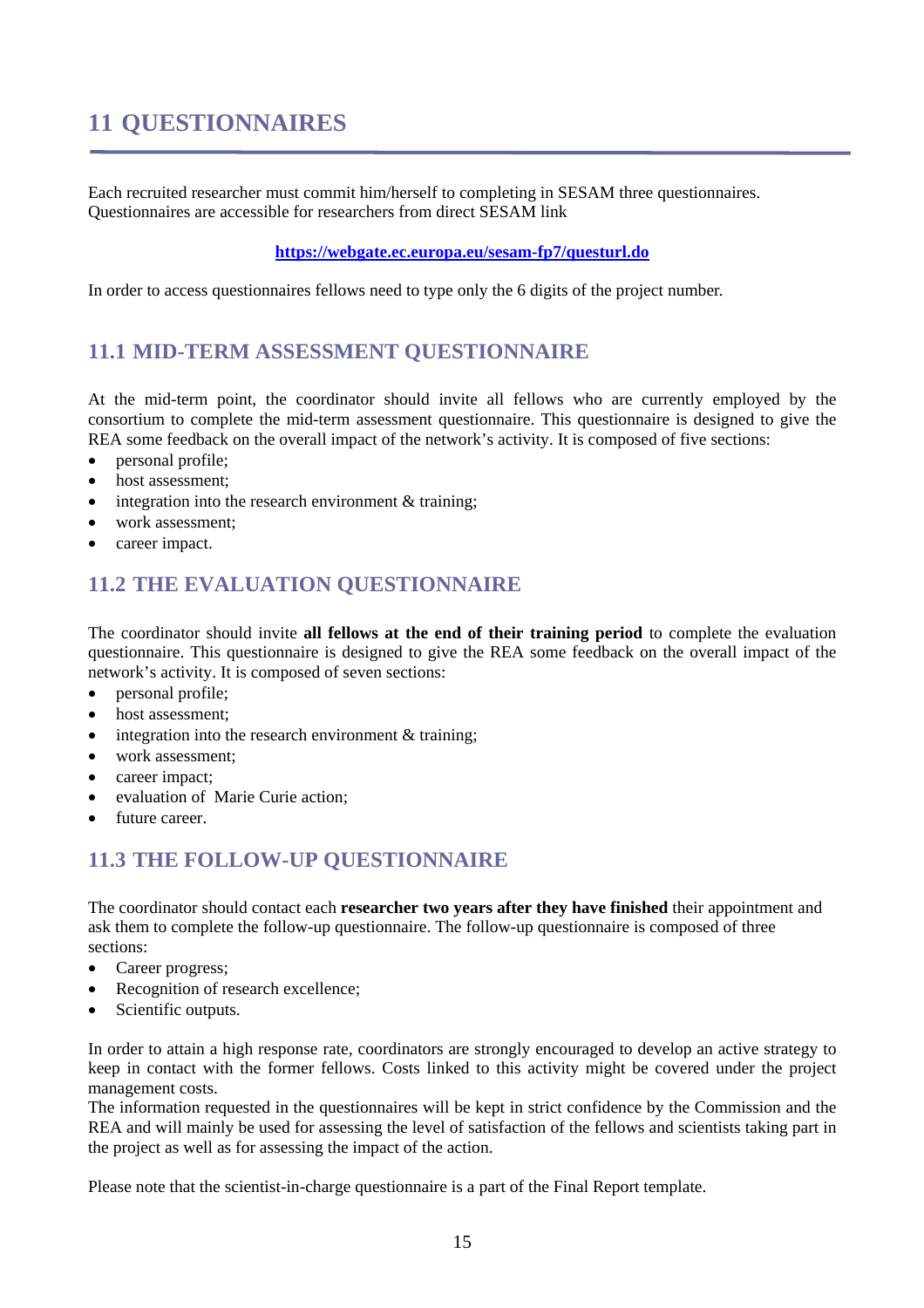# <span id="page-15-0"></span>**12 REPORTS - TEMPLATES**

The rest of this document provides guidance on how to complete the reports. Please follow the provided structure carefully and complete all of the sections described below. Please make sure that all acronyms used are clearly explained.

### **PLEASE NOTE THAT TEMPLATES LISTED BELOW ARE FOR INFORMATION ONLY. ALL REPORT AND DOCUMENTS SHOULD BE SUBMITTED ELECTRONICALLY.**

# <span id="page-15-1"></span>**12.1 PROGRESS REPORT**

Cover page:

# **PROJECT PROGRESS REPORT**

**Grant agreement number**: [data generated automatically]

**Project acronym:** [data generated automatically]

**Project title:** [data generated automatically]

**Funding Scheme:** [data generated automatically]

**Period covered:** from [editable data - start date in the format dd/mm/yyyy]

**to** [editable data in the format dd/mm/yyyy]

### **Project co-ordinator:**

**Organisation PIC**: [data generated automatically]

**Organisation legal name:** [data generated automatically]

**Person in charge of scientific aspects:** 

**Title:** [data generated automatically]

First name: [data generated automatically]

**Name**: [data generated automatically]

**Tel:** [data generated automatically but editable]

**Fax**: [data generated automatically but editable]

**E-mail**: [data generated automatically]

**Project website address:** [data generated automatically but editable]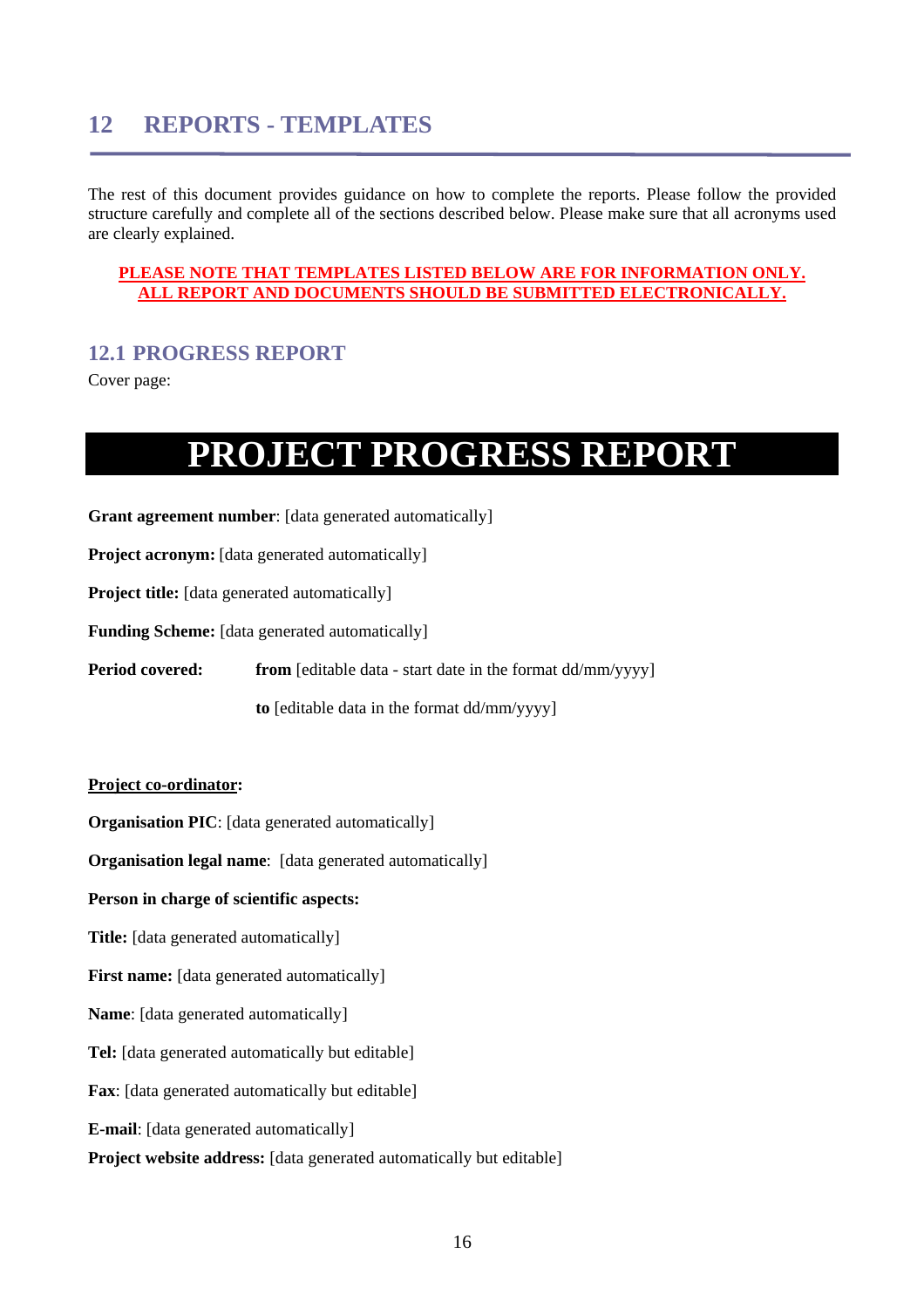### **OVERALL PROGRESS OF THE PROJECT:**

*In this section please insert any information summarizing the overall progress of the project (1-2 pages max).* 

## **CONTRACT DELIVERABLES UPDATE:**

*These tables are "cumulative", meaning that they should always show all deliverables from the beginning to the end of the project/period. Please insert the number of person-months implemented up to the present.* 

*Those tables include the summary for all participants (beneficiaries).* 

*Example:*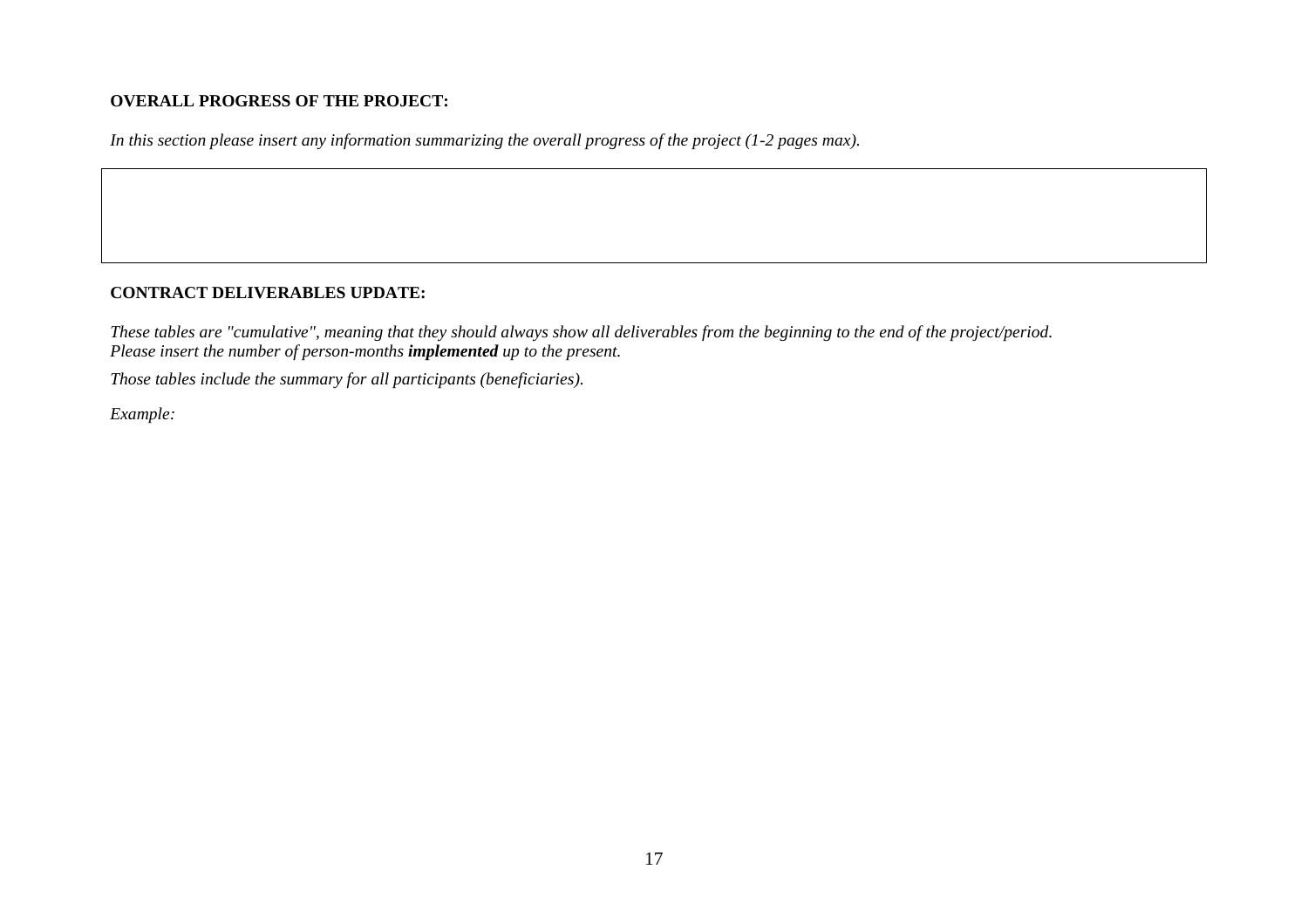|                                          | Total: |                                                  |  | Automatically prefilled from<br>GPFs             | SC                                                           | ВB                              | Я    | Participants                    |             |                               |                         |
|------------------------------------------|--------|--------------------------------------------------|--|--------------------------------------------------|--------------------------------------------------------------|---------------------------------|------|---------------------------------|-------------|-------------------------------|-------------------------|
|                                          |        |                                                  |  |                                                  |                                                              |                                 |      | months                          |             |                               |                         |
|                                          |        |                                                  |  |                                                  | $GPFs-per$<br>participant                                    | prefilled from<br>Automatically |      | researchers                     | Foreseen    |                               |                         |
|                                          |        |                                                  |  |                                                  |                                                              |                                 |      | Fixed amount contract B<br>(% ) |             |                               |                         |
| Numbers will be calculated automatically |        |                                                  |  |                                                  | $\circ$                                                      | N                               | 10.5 | months                          |             |                               |                         |
|                                          |        |                                                  |  |                                                  | c                                                            | N                               |      | researchers                     | Implemented |                               |                         |
|                                          |        |                                                  |  |                                                  | 0                                                            | S                               | 0    | Fixed amount contract B<br>(% ) |             |                               |                         |
|                                          |        |                                                  |  | Automatic calculation<br>(Foreseen - Implemented |                                                              |                                 |      | months                          |             | Early Stage Researchers (ESR) |                         |
|                                          |        |                                                  |  | Automatic calculation<br>(Foreseen - Implemented |                                                              |                                 |      | researchers                     | Difference  |                               |                         |
|                                          |        |                                                  |  | Automatic calculation<br>(Foreseen - Implemented |                                                              |                                 |      | Fixed amount contract B<br>(% ) |             |                               |                         |
|                                          |        |                                                  |  |                                                  |                                                              |                                 |      | months                          |             |                               |                         |
|                                          |        |                                                  |  |                                                  | Automatically<br>prefilled from<br>GPFs – per<br>participant |                                 |      | researchers                     | Foreseen    |                               |                         |
|                                          |        |                                                  |  |                                                  |                                                              |                                 |      | Fixed amount contract B         |             |                               |                         |
|                                          |        |                                                  |  |                                                  | (% )<br>6.25<br>months<br>24<br>12                           |                                 |      |                                 |             | Experienced Researchers (ER)  |                         |
|                                          |        |                                                  |  |                                                  |                                                              | N                               | Z    | researchers                     | Implemented |                               |                         |
|                                          |        |                                                  |  |                                                  | $\circ$                                                      | S                               | ā    | Fixed amount contract B<br>(%)  |             |                               |                         |
|                                          |        |                                                  |  | Automatic calculation<br>(Foreseen - Implemented |                                                              |                                 |      | months                          |             |                               |                         |
|                                          |        |                                                  |  | Automatic calculation<br>(Foreseen - Implemented |                                                              |                                 |      | researchers                     | Difference  |                               |                         |
|                                          |        |                                                  |  | Automatic calculation<br>(Foreseen - Implemented |                                                              |                                 |      | Fixed amount contract B<br>(% ) |             |                               | <b>RECRUITMENT</b><br>J |
|                                          |        |                                                  |  |                                                  |                                                              |                                 |      | months                          |             |                               |                         |
|                                          |        |                                                  |  |                                                  | Automatically<br>prefilled from<br>GPFs – per<br>participant |                                 |      | researchers                     | Foreseen    |                               |                         |
|                                          |        |                                                  |  |                                                  |                                                              |                                 |      | Fixed amount contract B<br>(% ) |             |                               |                         |
|                                          |        |                                                  |  |                                                  | 0                                                            | $\sim$                          | Q    | months                          |             |                               |                         |
|                                          |        |                                                  |  |                                                  | 0                                                            |                                 |      | researchers                     | Implemented |                               |                         |
|                                          |        |                                                  |  |                                                  | 0                                                            | ∘                               | ∘    | Fixed amount contract B<br>(96) |             |                               |                         |
|                                          |        |                                                  |  | Automatic calculation<br>(Foreseen - Implemented |                                                              |                                 |      | months                          |             | Visiting scientists $(NS<10)$ |                         |
|                                          |        |                                                  |  | Automatic calculation<br>(Foreseen - Implemented |                                                              |                                 |      | researchers                     | Difference  |                               |                         |
|                                          |        |                                                  |  | Automatic calculation<br>(Foreseen - Implemented |                                                              |                                 |      | Fixed amount contract B<br>(% ) |             |                               |                         |
|                                          |        |                                                  |  |                                                  |                                                              |                                 |      | months                          |             |                               |                         |
|                                          |        |                                                  |  |                                                  | Automatically<br>prefilled from<br>GPFs – per<br>participant |                                 |      | researchers                     | Foreseen    |                               |                         |
|                                          |        |                                                  |  |                                                  |                                                              |                                 |      | Fixed amount contract B<br>(96) |             |                               |                         |
|                                          |        |                                                  |  |                                                  | 0                                                            | ى                               | ∘    | months                          |             |                               |                         |
|                                          |        |                                                  |  |                                                  | 0                                                            |                                 | ∘    | researchers                     | Implemented |                               |                         |
|                                          |        |                                                  |  |                                                  | $\circ$                                                      | ē                               | C    | Fixed amount contract B<br>(% ) |             | Visiting scientists $(NS>10)$ |                         |
|                                          |        |                                                  |  | Automatic calculation<br>(Foreseen - Implemented |                                                              |                                 |      | months                          |             |                               |                         |
|                                          |        | Automatic calculation<br>(Foreseen - Implemented |  |                                                  |                                                              |                                 |      | researchers                     | Difference  |                               |                         |
|                                          |        |                                                  |  | Automatic calculation<br>(Foreseen - Implemented |                                                              |                                 |      | Fixed amount contract B<br>(96) |             |                               |                         |

In the "Comments" section, please insert an explanation in case of any deviations from the plan. *In the "Comments" section, please insert an explanation in case of any deviations from the plan.* 

The explanation should also list actions undertaken or planned in order to correct this deviation/delay in the next reporting period. *The explanation should also list actions undertaken or planned in order to correct this deviation/delay in the next reporting period.* 

Comments: Comments: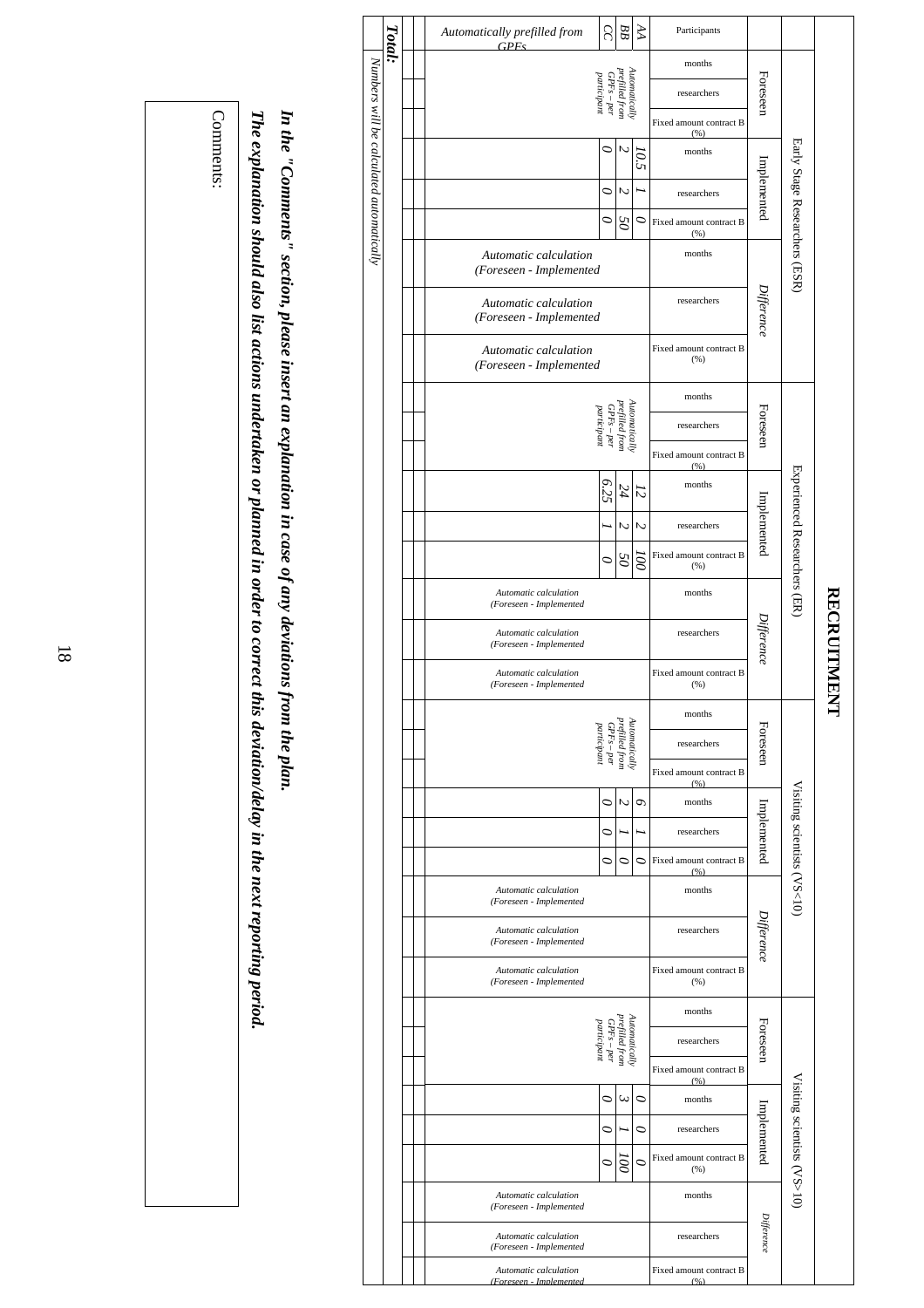## **INTERNATIONAL CONFERENCES / EVENTS:**

Complete the table related to the events already organized.

The table is prefilled with the data in the Grant Agreement Preparation Forms, which can be edited.

Example:

| Event<br><b>Number</b>        | Participant<br>hosting the event                                            | <b>Type of Event</b>   | Month when the event<br>took place                         | <b>Start date</b><br>of the event<br>(dd/mm/yy)  | <b>End date</b><br>of the event<br>(dd/mm/yy)       | <b>Total number of</b><br>researchers<br>from outside the<br>network<br>attending the<br>event | <b>Total number of</b><br>researcher days<br>for researchers<br>from outside the<br>network attending<br>the event                     | Website of the<br>event |
|-------------------------------|-----------------------------------------------------------------------------|------------------------|------------------------------------------------------------|--------------------------------------------------|-----------------------------------------------------|------------------------------------------------------------------------------------------------|----------------------------------------------------------------------------------------------------------------------------------------|-------------------------|
|                               |                                                                             |                        |                                                            |                                                  |                                                     |                                                                                                |                                                                                                                                        |                         |
| $\mathbf{1}$<br>$\frac{2}{3}$ | BB<br>CC<br>Select from drop<br>down menu with<br>participants from<br>GPFs | Workshop<br>Conference | 6<br>12<br>Select from drop down<br>menu with numbers 1-60 | 20/05/2009<br>13/11/2009<br>Select from calendar | 23/05/2009<br>17/11/2009<br>Select from<br>calendar | 25<br>57                                                                                       | 45<br>100<br>NO automatic<br>calculations.<br>Please provide real<br>numbers for<br>researcher-days<br>from outside the<br>partnership | www.bvf.be<br><b>NA</b> |
|                               |                                                                             |                        |                                                            |                                                  |                                                     |                                                                                                |                                                                                                                                        |                         |
| <b>TOTAL</b>                  |                                                                             |                        |                                                            |                                                  |                                                     | Automatic                                                                                      | Automatic                                                                                                                              |                         |
|                               |                                                                             |                        |                                                            |                                                  |                                                     | calculation                                                                                    | calculation                                                                                                                            |                         |
| <b>PLANNED</b>                |                                                                             |                        |                                                            |                                                  |                                                     | Data prefilled<br>automatically                                                                | Data prefilled<br>automatically                                                                                                        |                         |
| <b>REMAINING</b>              |                                                                             |                        |                                                            |                                                  |                                                     | Automatic<br>calculation                                                                       | Automatic<br>calculation                                                                                                               |                         |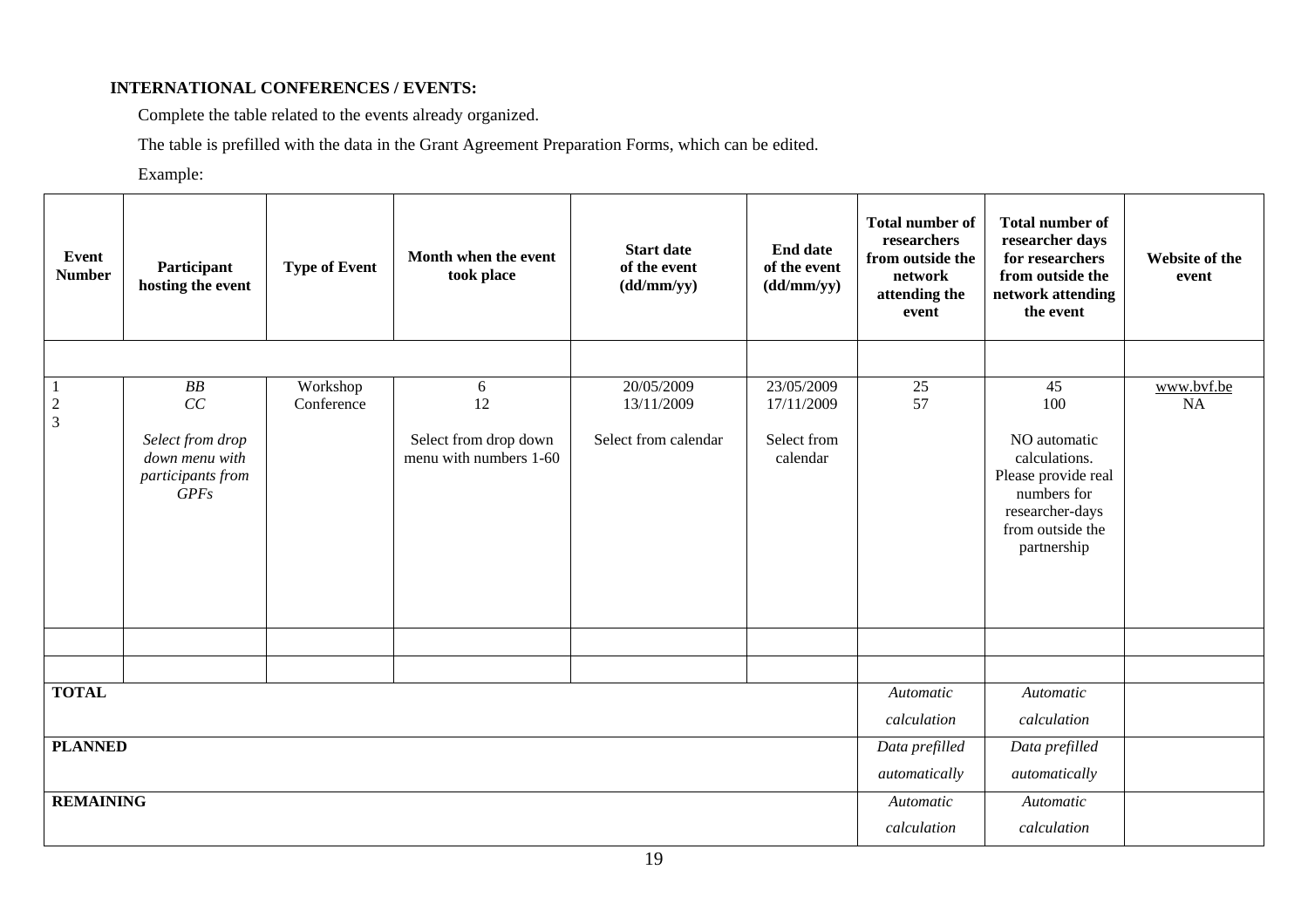*In the "Comments" section, please insert an explanation in case of any deviations from the plan.* 

*The explanation should also list actions undertaken in order to correct those deviations/delays in the next reporting period.* 

Comments: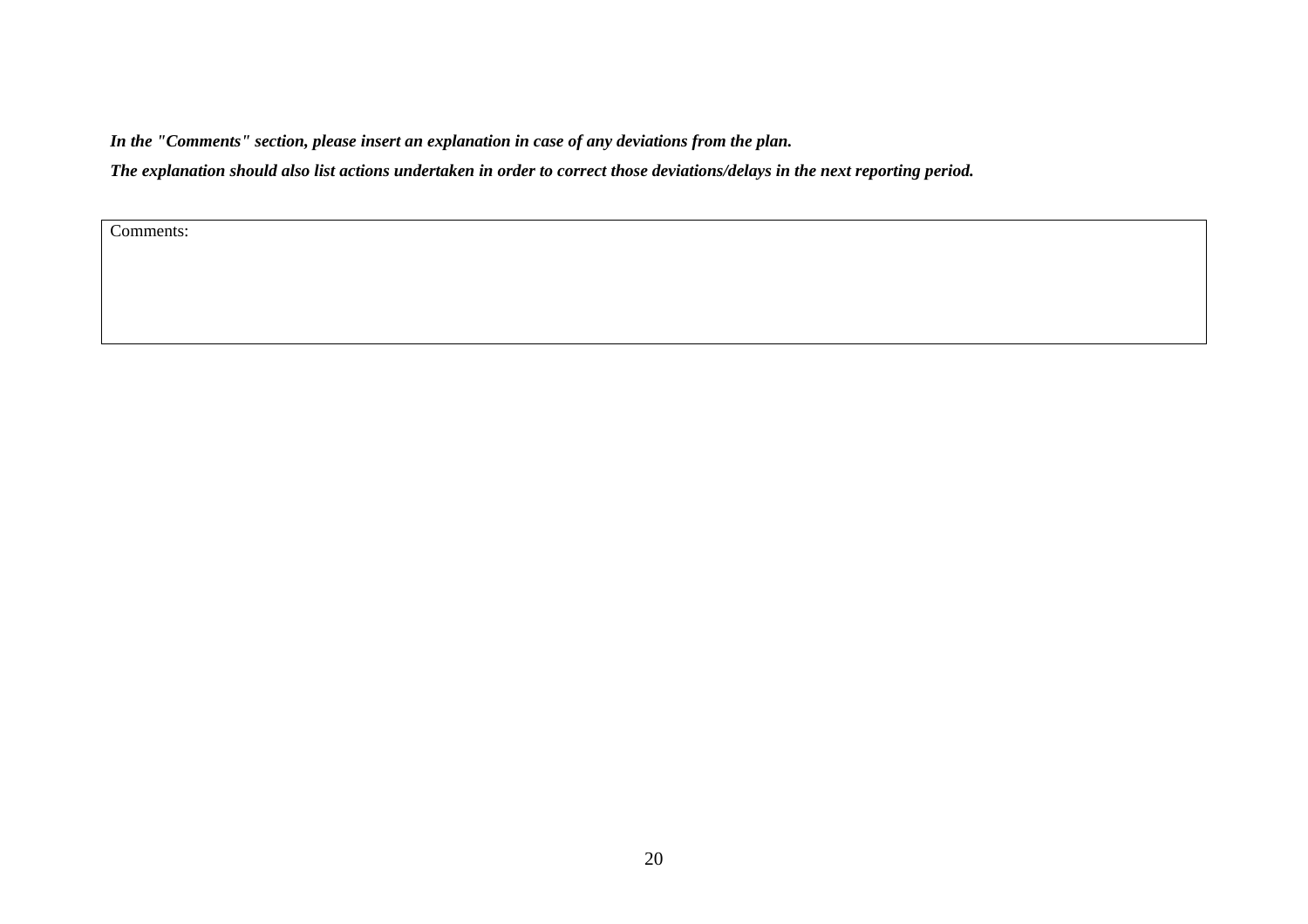# <span id="page-20-0"></span>**12.2 PERIODIC REPORT**

This report contains a concise description of the progress of the project and the financial statements for the reporting period, and should be submitted within 60 days of the end of each reporting period.

# **A periodic report covering the last reporting period of the project (P2) should be also submitted, in addition to the final report.**

The report should comprise the sections mentioned below. Please replace the text in italics with your own reporting text.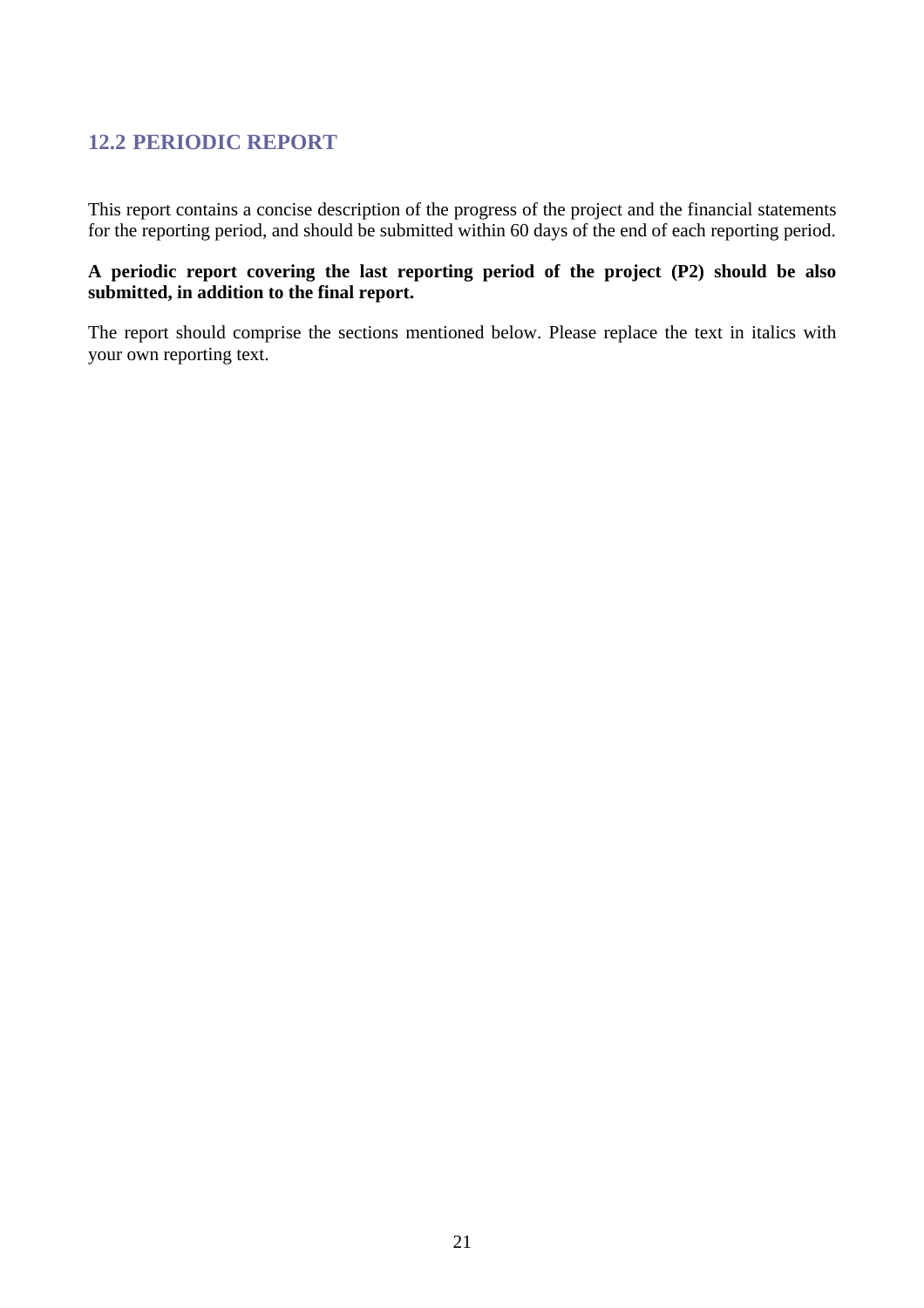# **PROJECT PERIODIC REPORT**

**Grant agreement number:** [data generated automatically]

**Project acronym:** [data generated automatically]

**Project title:** [data generated automatically]

**Funding Scheme:** [data generated automatically]

**Periodic report** (choose one option)<sup>4</sup> **: P1 ---**

 **P2 ---** 

**Other period ---** (if none of the above mentioned)

**Period covered:** from [editable field: dd/mm/yyyy] **to** [editable field: dd/mm/yyyy]

# **Project co-ordinator:**

**Organisation PIC:** [data generated automatically]

**Organisation legal name:** [data generated automatically]

#### **Person in charge of scientific aspects:**

**Title:** [data generated automatically]

**First name:** [data generated automatically]

**Name:** [data generated automatically]

**Tel:** [data generated automatically but editable]

Fax: [data generated automatically but editable]

**E-mail:** [data generated automatically]

**Project website address:** [editable field]

 $\frac{1}{4}$ 

Article 6 of the grant agreement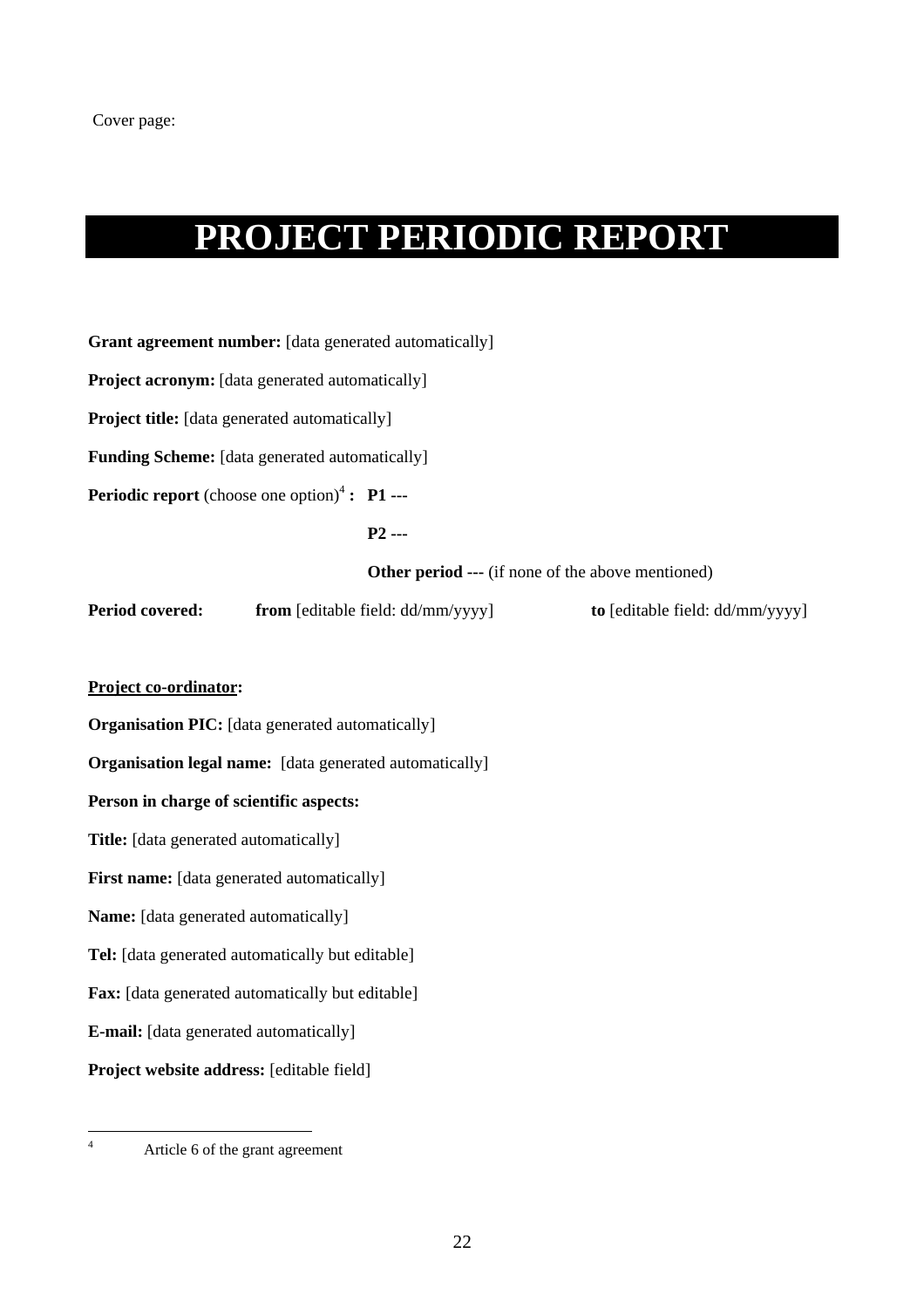# **DECLARATION BY THE PROJECT COORDINATOR**

| I (name), as co-ordinator of the project (Grant agreement number, Acronym), hereby confirm that:                                                                                                                                                                                                                                       |  |  |  |  |  |  |  |  |  |
|----------------------------------------------------------------------------------------------------------------------------------------------------------------------------------------------------------------------------------------------------------------------------------------------------------------------------------------|--|--|--|--|--|--|--|--|--|
| The attached periodic report represents an accurate description of the work carried out in this project for<br>٠<br>this reporting period;                                                                                                                                                                                             |  |  |  |  |  |  |  |  |  |
| The project (tick as appropriate) $\text{e}$ :<br>٠                                                                                                                                                                                                                                                                                    |  |  |  |  |  |  |  |  |  |
| has fully achieved its objectives and technical goals for the period;                                                                                                                                                                                                                                                                  |  |  |  |  |  |  |  |  |  |
| has achieved most of its objectives and technical goals for the period with relatively minor<br>deviations;                                                                                                                                                                                                                            |  |  |  |  |  |  |  |  |  |
| has failed to achieve critical objectives and/or is not at all on schedule.                                                                                                                                                                                                                                                            |  |  |  |  |  |  |  |  |  |
| The project Website is up to date.<br>٠                                                                                                                                                                                                                                                                                                |  |  |  |  |  |  |  |  |  |
| To my best knowledge, the financial statements which are being submitted as part of this report are in line<br>٠<br>with the actual work carried out and are consistent with the report on the resources used for the project and<br>if applicable with the certificate on financial statement.                                        |  |  |  |  |  |  |  |  |  |
| All beneficiaries, in particular non-profit public bodies, secondary and higher education establishments,<br>٠<br>research organisations and SMEs, have declared to have verified their legal status. Any changes have been<br>reported under section 5 (Project Management) in accordance with Article II.3.f of the Grant Agreement. |  |  |  |  |  |  |  |  |  |
|                                                                                                                                                                                                                                                                                                                                        |  |  |  |  |  |  |  |  |  |
| Name of Coordinator: filled automatically                                                                                                                                                                                                                                                                                              |  |  |  |  |  |  |  |  |  |
|                                                                                                                                                                                                                                                                                                                                        |  |  |  |  |  |  |  |  |  |

Signature of Coordinator: ................................................................

# **PUBLISHABLE SUMMARY**

*This section should normally not exceed 2 pages.* 

*It must be of suitable quality to enable direct publication. You may extract this wholly or partially from the*  website of the project, if suitable, but please ensure that this is set out and formatted so that it can be printed *as a stand-alone paper document.* 

*Please include:* 

e

 $\mathbf{r}$ 

- *a summary description of the project objectives,*
- *a description of the work performed since the beginning of the project,*

If any of these boxes is ticked, the report should reflect these and any remedial actions taken.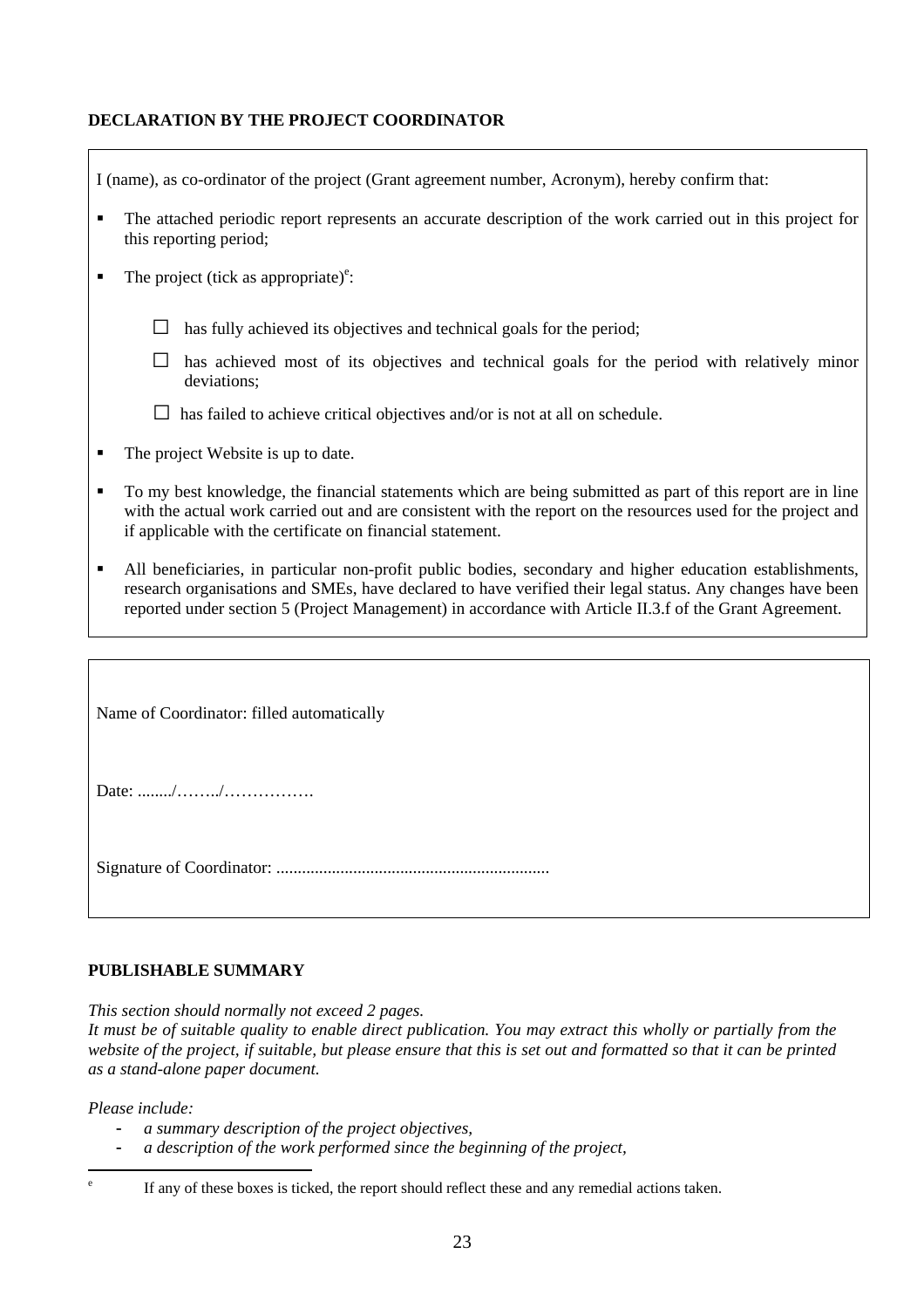- *a description of the main results achieved so far,*
- *the expected final results and their potential impact and use (including the socio-economic impact and the wider societal implications of the project so far).*

*You should update this publishable summary at the end of each reporting period.* 

*Please include also, as appropriate, diagrams or photographs illustrating and promoting the work of the project, the project logo and relevant contact details.* 

*Please ensure that all publishable reports submitted for publication are of a suitable quality to permit direct publication without any additional editing. By submitting the publishable reports to the REA, you are also certifying that they include no confidential material.* 

*The address of the project public website should also be indicated, if applicable. The internet address should be active.* 

# **PROJECT OBJECTIVES FOR THE PERIOD**

*Please provide an overview of the project objectives for the reporting period in question, as included in Annex I of the Grant Agreement. These objectives are required so that this report is a stand-alone document.* 

*Please include a summary of the recommendations from the previous reviews (if any) and indicate how these have been taken into account.* 

## **WORK PROGRESS AND ACHIEVEMENTS DURING THE PERIOD**

*Please provide a concise overview of the progress of the work in line with the structure of Annex I of the Grant Agreement - except project management, which will be reported in section* PROJECT MANAGEMENT (see the section below)*.* 

- *A summary of progress towards objectives and details for each task;*
- *Highlight clearly significant results;*
- *If applicable, explain the reasons for deviations from Annex I and their impact on other tasks as well as on available resources and planning;*
- *If applicable, explain the reasons for failing to achieve critical objectives and/or not being on schedule and explain the impact on other tasks as well as on available resources and planning (the explanations should be coherent with the declaration by the project coordinator) ;*
- *A statement on the use of resources, in particular highlighting and explaining deviations between actual and planned researcher-months in Annex 1 (Description of Work)*
- *If applicable, propose corrective actions.*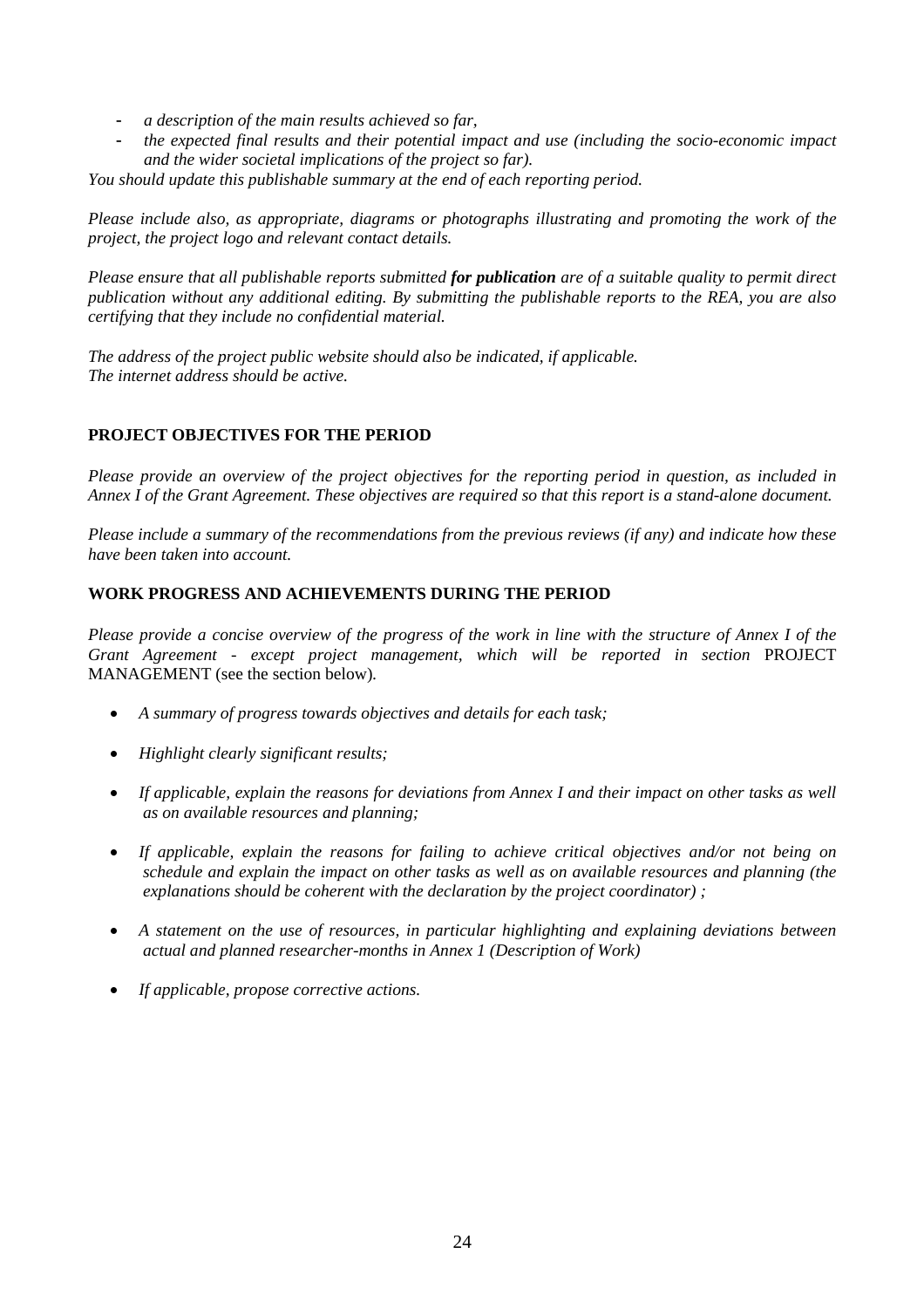#### **DELIVERABLES AND MILESTONES TABLE**

**RECRUITMENT:** follow the example shown below in the first row.

All data will be automatically prefilled from the submitted Declarations on Conformity.

Add new rows in case of new researchers without DoC.

In case of missing researchers in the table with submitted *Declarations on Conformity,* you can automatically update this table with the data in the DoC by clicking on the button **Update from DoC** in the right-hand corner. Example:

| <b>Fellow Name</b>                                   | participant no<br>Recruiting | or $B$ )t<br>Type of Contract (A | category (ESR, ER,<br>VS<10, VS >10) | Location of origin | Gender (For M) | (S-Single, M-Married)<br><b>Family situation</b> | recruitment<br>(dd/mm/yyyy)<br>Start date of | End date of recruitment<br>$(dd/\text{mm}/yyy)$ | Working time commitment<br>(full time, part time, other) | Full-time equivalent person-<br>months covered during the<br>reporting period | Declaration of Conformity<br>submitted (Yes/No) |
|------------------------------------------------------|------------------------------|----------------------------------|--------------------------------------|--------------------|----------------|--------------------------------------------------|----------------------------------------------|-------------------------------------------------|----------------------------------------------------------|-------------------------------------------------------------------------------|-------------------------------------------------|
| John<br><b>Brown</b>                                 | ---                          | $\boldsymbol{B}$                 | ER                                   | Germany            | F              | $\boldsymbol{S}$                                 | 01/05/2008                                   | 30/04/2009                                      | Full time                                                | $\overline{2}$<br>(Automatically<br>prefilled<br>in case of<br>full time)     | Yes/No<br>Automatically<br>prefilled            |
|                                                      |                              |                                  |                                      |                    |                |                                                  |                                              |                                                 |                                                          |                                                                               |                                                 |
| Number<br>will be<br>calculated<br>automatic<br>ally |                              |                                  |                                      |                    |                |                                                  |                                              |                                                 |                                                          | Number will be<br>calculated<br>automatically                                 |                                                 |

**Update from DoC**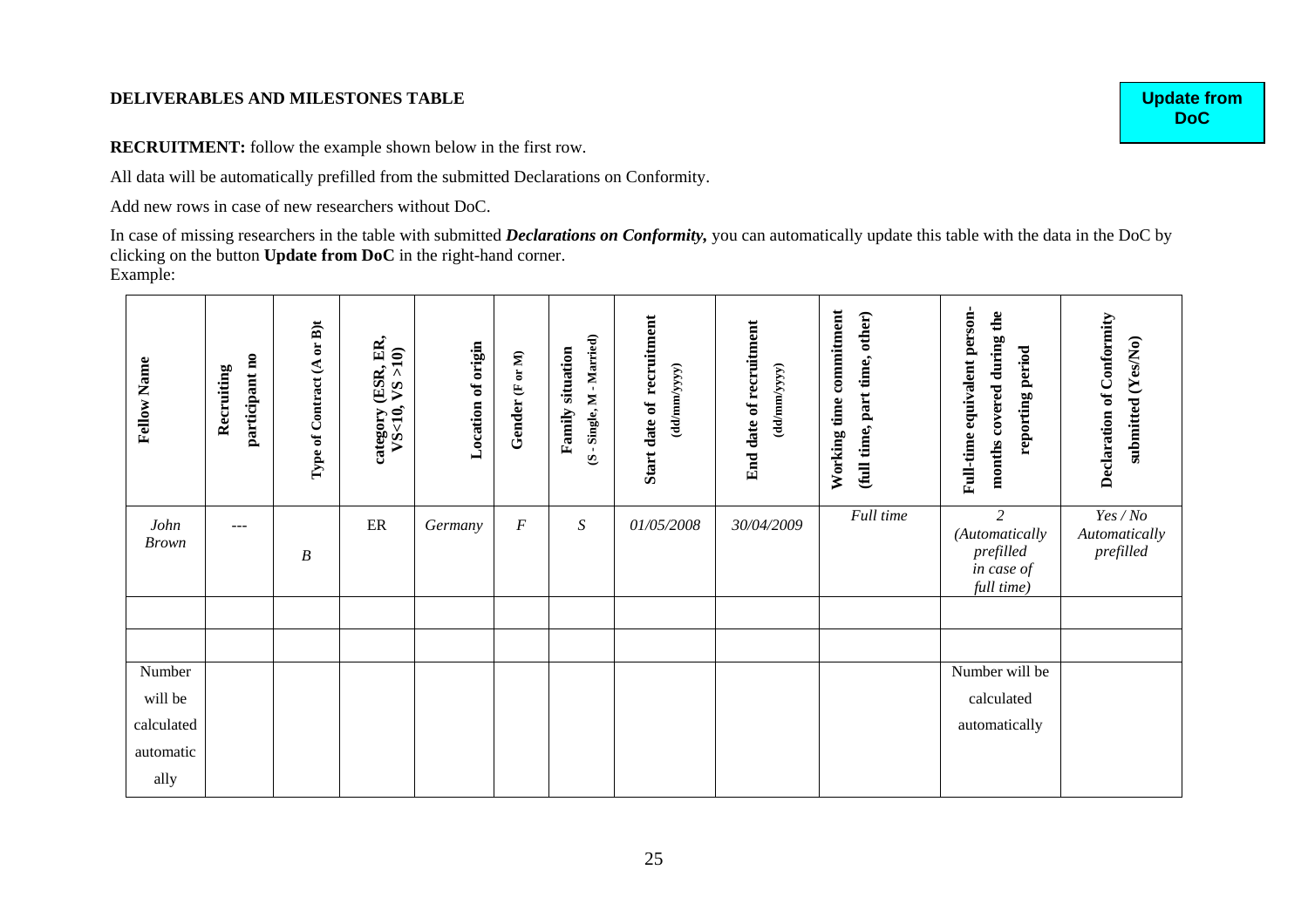|                                          | Total: | Automatically prefilled from<br>CPE <sub>s</sub> | S                                                            | ВB                        | Я                        | Participants                    |             |                               |                   |
|------------------------------------------|--------|--------------------------------------------------|--------------------------------------------------------------|---------------------------|--------------------------|---------------------------------|-------------|-------------------------------|-------------------|
|                                          |        |                                                  |                                                              |                           |                          | months                          |             |                               |                   |
|                                          |        |                                                  | $GPFs-per$<br>participant                                    | prefilled from            | Automatically            | researchers                     | Foreseen    |                               |                   |
|                                          |        |                                                  |                                                              |                           |                          | Fixed amount contract B<br>(96) |             |                               |                   |
| Numbers will be calculated automatically |        |                                                  | 0                                                            | N                         | ro.                      | months                          |             |                               |                   |
|                                          |        |                                                  | 0                                                            | N                         |                          | researchers                     | Implemented |                               |                   |
|                                          |        |                                                  | ∘                                                            | 50                        | 0                        | Fixed amount contract B<br>(%)  |             |                               |                   |
|                                          |        | Automatic calculation<br>(Foreseen - Implemented |                                                              |                           |                          | months                          |             | Early Stage Researchers (ESR) |                   |
|                                          |        | Automatic calculation<br>(Foreseen - Implemented |                                                              |                           |                          | researchers                     | Difference  |                               |                   |
|                                          |        | Automatic calculation<br>(Foreseen - Implemented |                                                              |                           |                          | Fixed amount contract B<br>(%)  |             |                               |                   |
|                                          |        |                                                  |                                                              |                           |                          | months                          |             |                               |                   |
|                                          |        |                                                  | $GPFs-per$<br>participant                                    | prefilled from            | Automatically            | researchers                     | Foreseen    |                               |                   |
|                                          |        |                                                  |                                                              |                           |                          | Fixed amount contract B<br>(96) |             |                               |                   |
|                                          |        |                                                  | 6.25                                                         | 24                        | 12                       | months                          |             | Experienced Researchers (ER)  |                   |
|                                          |        |                                                  |                                                              | N                         | $\sim$                   | researchers                     | Implemented |                               |                   |
|                                          |        |                                                  | $\circ$                                                      | 50                        | $\overline{\omega}$      | Fixed amount contract B<br>(% ) |             |                               |                   |
|                                          |        | Automatic calculation<br>(Foreseen - Implemented |                                                              |                           |                          | months                          |             |                               |                   |
|                                          |        | Automatic calculation<br>(Foreseen - Implemented |                                                              |                           |                          | researchers                     | Difference  |                               | <b>RECRUITMEN</b> |
|                                          |        | Automatic calculation<br>(Foreseen - Implemented |                                                              |                           |                          | Fixed amount contract B<br>(%)  |             |                               |                   |
|                                          |        |                                                  |                                                              |                           |                          | months                          |             |                               | 弓                 |
|                                          |        |                                                  | Automatically<br>prefilled from<br>GPFs – per<br>participant |                           |                          | researchers                     | Foreseen    |                               |                   |
|                                          |        |                                                  |                                                              |                           |                          | Fixed amount contract B<br>(96) |             |                               |                   |
|                                          |        |                                                  | 0                                                            | Z                         | Q                        | months                          |             |                               |                   |
|                                          |        |                                                  | c                                                            |                           |                          | researchers                     | Implemented |                               |                   |
|                                          |        |                                                  | 0                                                            | ○                         | 0                        | Fixed amount contract B<br>(% ) |             |                               |                   |
|                                          |        | Automatic calculation<br>(Foreseen - Implemented |                                                              |                           |                          | months                          |             | Visiting scientists (VS<10)   |                   |
|                                          |        | Automatic calculation<br>(Foreseen - Implemented |                                                              |                           |                          | researchers                     | Difference  |                               |                   |
|                                          |        | Automatic calculation<br>(Foreseen - Implemented |                                                              |                           |                          | Fixed amount contract B<br>(%)  |             |                               |                   |
|                                          |        |                                                  |                                                              |                           |                          | months                          |             |                               |                   |
|                                          |        |                                                  | prefilled from<br>GPFs – per<br>participant                  |                           | $\Lambda$ utomatical $b$ | researchers                     | Foreseen    |                               |                   |
|                                          |        |                                                  |                                                              |                           |                          | Fixed amount contract B<br>(96) |             |                               |                   |
|                                          |        |                                                  | ∘                                                            | $\mathsf{c}_\mathsf{v}$   | O                        | months                          |             |                               |                   |
|                                          |        |                                                  | 0                                                            |                           | 0                        | researchers                     | Implemented |                               |                   |
|                                          |        |                                                  | $\circ$                                                      | $\widetilde{\varepsilon}$ | $\circ$                  | Fixed amount contract B<br>(%)  |             | Visiting scientists $(NS>10)$ |                   |
|                                          |        | Automatic calculation<br>(Foreseen - Implemented |                                                              |                           |                          | months                          |             |                               |                   |
|                                          |        | Automatic calculation                            |                                                              |                           |                          | researchers                     | Difference  |                               |                   |
|                                          |        | Foreseen - Implemented                           |                                                              |                           |                          |                                 |             |                               |                   |

Example:

Comments: Comments:

*The explanation should also list actions undertaken in order to correct this deviation/delay in the next reporting period.* 

The explanation should also list actions undertaken in order to correct this deviation/delay in the next reporting period.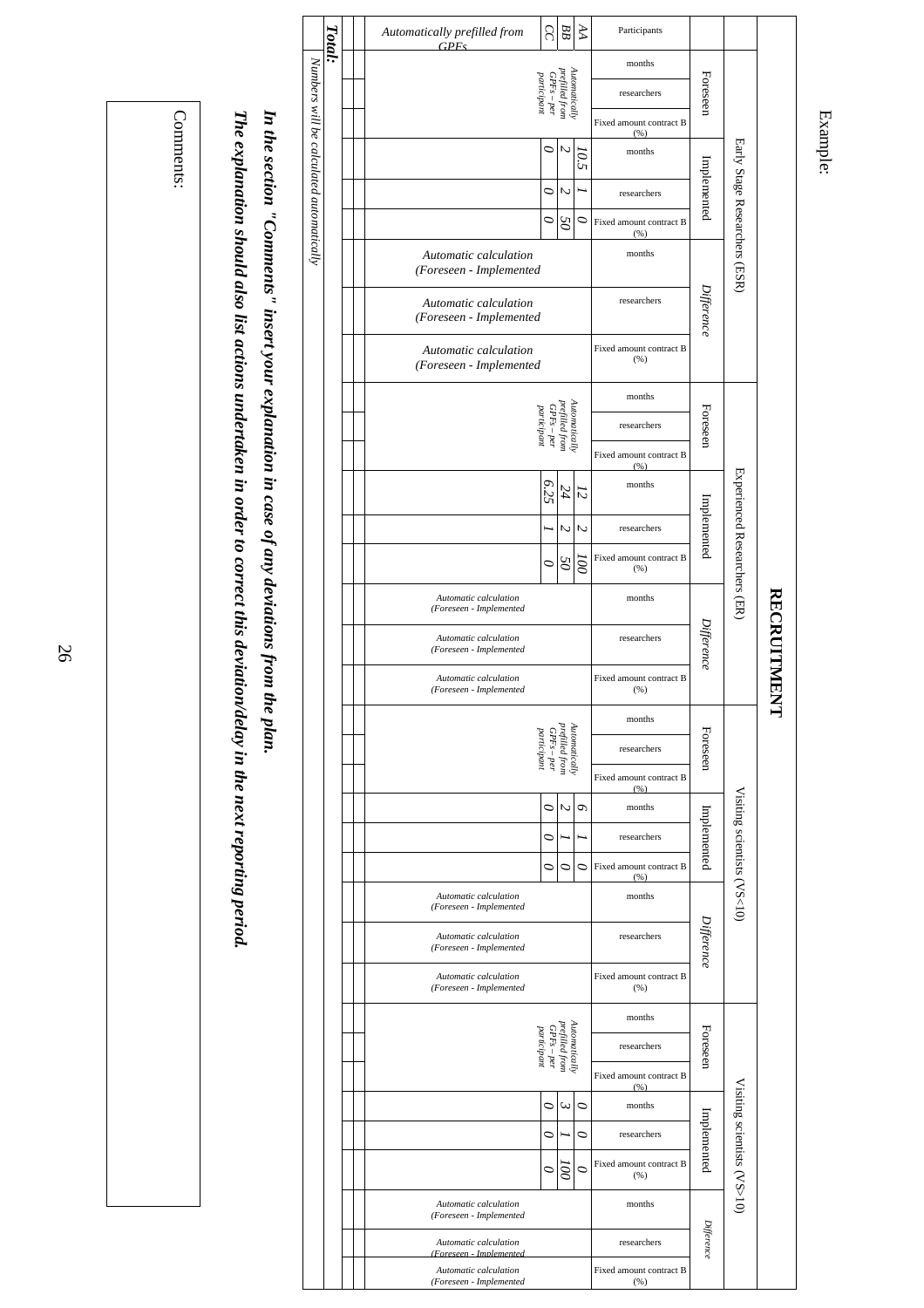Complete the table related to the events already organized. The table is prefilled with the data in the Grant Agreement Preparation Forms and editable. Example:

| Event<br><b>Number</b> | Participant<br>hosting the event                                       | <b>Type of Event</b>   | Month when the event<br>took place              | <b>Start date</b><br>of the event<br>(dd/mm/yy) | <b>End date</b><br>of the event<br>(dd/mm/yy) | <b>Total number of</b><br>researchers<br>from outside the<br>network<br>attending the<br>event | <b>Total number of</b><br>researcher days<br>for researchers<br>from outside the<br>network attending<br>the event | Website of the<br>event |
|------------------------|------------------------------------------------------------------------|------------------------|-------------------------------------------------|-------------------------------------------------|-----------------------------------------------|------------------------------------------------------------------------------------------------|--------------------------------------------------------------------------------------------------------------------|-------------------------|
|                        |                                                                        |                        |                                                 |                                                 |                                               |                                                                                                |                                                                                                                    |                         |
| $\mathfrak{2}$         | ${\it BB}$<br>CC                                                       | Workshop<br>Conference | 6<br>12                                         | 20/05/2009<br>13/11/2009                        | 23/05/2009<br>17/11/2009                      | 25<br>57                                                                                       | 45<br>100                                                                                                          | www.bvf.be<br><b>NA</b> |
|                        | Select from drop<br>down menu with<br>participants from<br><b>GPFs</b> |                        | Select from drop down<br>menu with numbers 1-60 |                                                 |                                               |                                                                                                |                                                                                                                    |                         |
|                        |                                                                        |                        |                                                 |                                                 |                                               |                                                                                                |                                                                                                                    |                         |
|                        |                                                                        |                        |                                                 |                                                 |                                               |                                                                                                |                                                                                                                    |                         |
| <b>TOTAL</b>           |                                                                        |                        |                                                 |                                                 |                                               | Automatic<br>calculation                                                                       | Automatic<br>calculation                                                                                           |                         |
| <b>PLANNED</b>         |                                                                        |                        |                                                 |                                                 |                                               | Data prefilled                                                                                 | Data prefilled                                                                                                     |                         |
|                        |                                                                        |                        |                                                 |                                                 |                                               | automatically                                                                                  | automatically                                                                                                      |                         |
| <b>REMAINING</b>       |                                                                        |                        |                                                 |                                                 |                                               | Automatic                                                                                      | Automatic                                                                                                          |                         |
|                        |                                                                        |                        |                                                 |                                                 |                                               | calculation                                                                                    | calculation                                                                                                        |                         |

*In the "Comments" section, please insert an explanation in case of any deviations from the plan. The explanation should also list actions undertaken in order to correct this deviation/delay in the next reporting period.* 

Comments: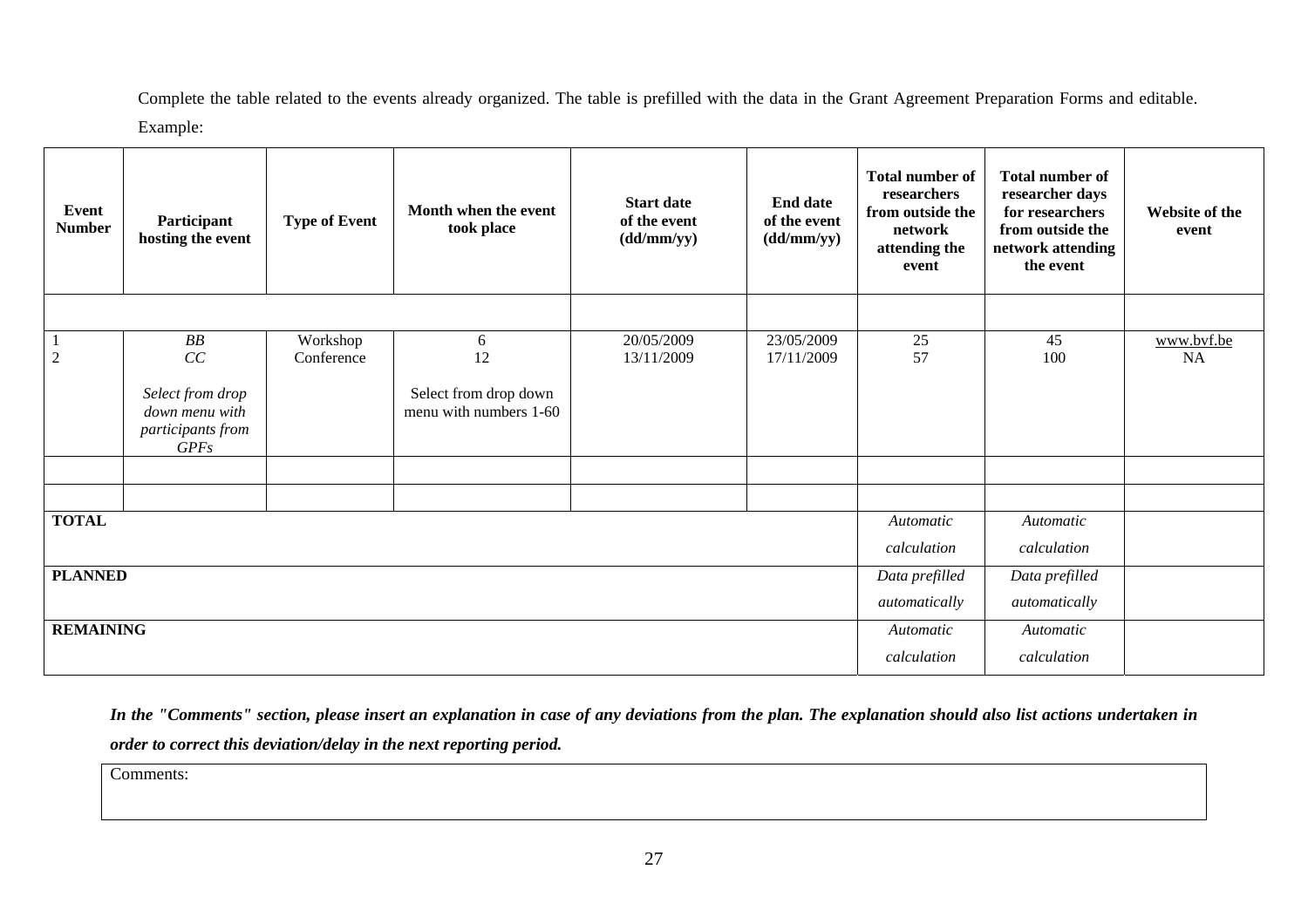#### **MILESTONES:**

*Please complete this table with the information on milestones specified in Annex I of the grant agreement, section 4. Example:* 

| <b>Milestone</b> | <b>Milestone name</b>   | Due achievement date | <b>Achieved</b>       | <b>Actual / Forecast</b> |
|------------------|-------------------------|----------------------|-----------------------|--------------------------|
| no.              |                         | from Annex I         | Yes/No                | achievement date         |
|                  | <b>Kick-off meeting</b> | Month 1              | Yes                   | Month 2                  |
|                  |                         |                      | Select from drop down |                          |
|                  |                         |                      | menu                  |                          |
|                  | Model for audio coding  | Month 9              | Yes                   | Month 12                 |
|                  |                         |                      |                       |                          |

*In the "Comments" section, please insert an explanation in case of any deviations from the plan.* 

*The explanation should also list actions undertaken in order to correct those deviations/delays in the next reporting period.* 

Comments:

#### **ADDITIONAL INFORMATION**

*Indicate any additional information which may be considered useful to assess the work done during the reporting period. The socio-economic aspects of the project may be addressed in this section. If applicable, propose corrective actions related to discrepancies between planned and executed deliverables and milestones.* 

#### **DISSEMINATION ACTIVITIES**

*Use this section to summarise all dissemination activities executed during the reporting period as well as activities planned for the next period.* 

# **NB: Please note that acknowledgement of the European Union funding under the 7th Framework Programme should be mentioned in all publications and dissemination materials.**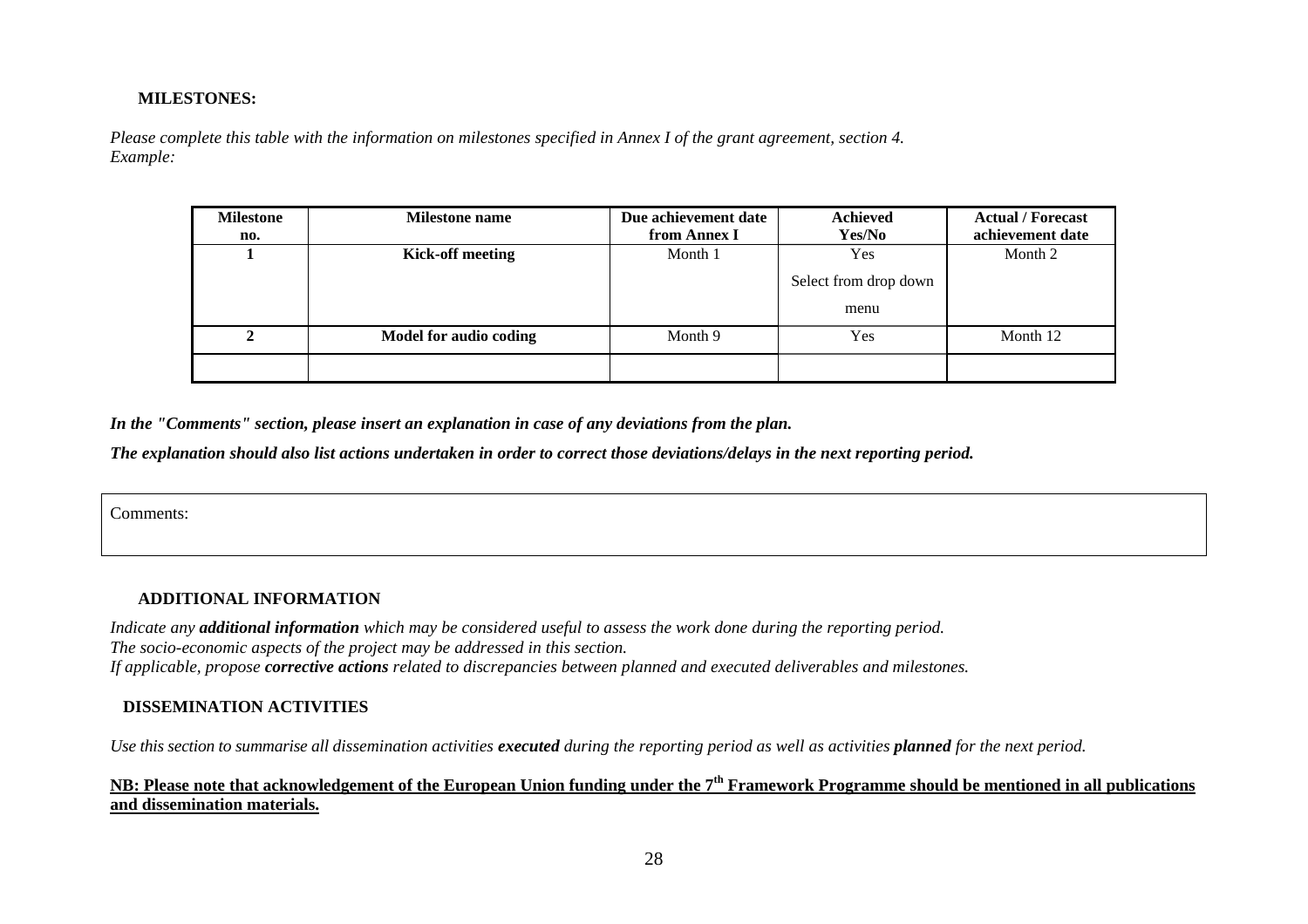# **PROJECT MANAGEMENT**

*Please use this section to summarise management activities during the period as follows:* 

- *Consortium management tasks and achievements;*
- *Project planning and status from a management point of view;*
- *Problems which have occurred and how they were solved or envisaged solutions;*
- *Changes in the consortium, if any;*
- *Changes to the legal status of any of the beneficiaries, in particular, SME status;*
- *List of project meetings, dates and venues;*
- *Impact of possible deviations from the planned milestones and deliverables, if any;*
- *Development of the project website (if applicable);*
- *Gender issues; Ethical issues;*
- *Justification of subcontracting (if applicable);*
- *Justification of real costs (management costs);*
- *Other*

*This section should also provide short comments and information on co-ordination activities during the period in question, such as communication between beneficiaries, possible co-operation with other projects/programmes etc.* 

# **FINANCIAL STATEMENTS – FORM C AND SUMMARY FINANCIAL REPORT**

*Please submit a separate financial statement from each beneficiary (if Special Clause 10bis applies to your Grant Agreement, please include a separate financial statement from each third party as well) together with a summary financial report which consolidates the claimed EU contribution of all the beneficiaries in an aggregate form, based on the information provided in Form C (Annex VI of the Grant Agreement) by each beneficiary.* 

*When applicable, certificates on financial statements must be submitted by the concerned beneficiaries according to Article II.4.4 of the Grant Agreement.* 

# **SUMMARY FINANCIAL REPORT**

*This report consolidates the claimed EU contributions of all the beneficiaries in an aggregated form, based on the information provided in Form C by each beneficiary.* 

*This form can be generated automatically via FORCE as soon as all the beneficiaries submit Forms C.* 

# **CERTIFICATES**

List of Certificates which are due for this period, in accordance with Article II.4.4 of the Grant Agreement.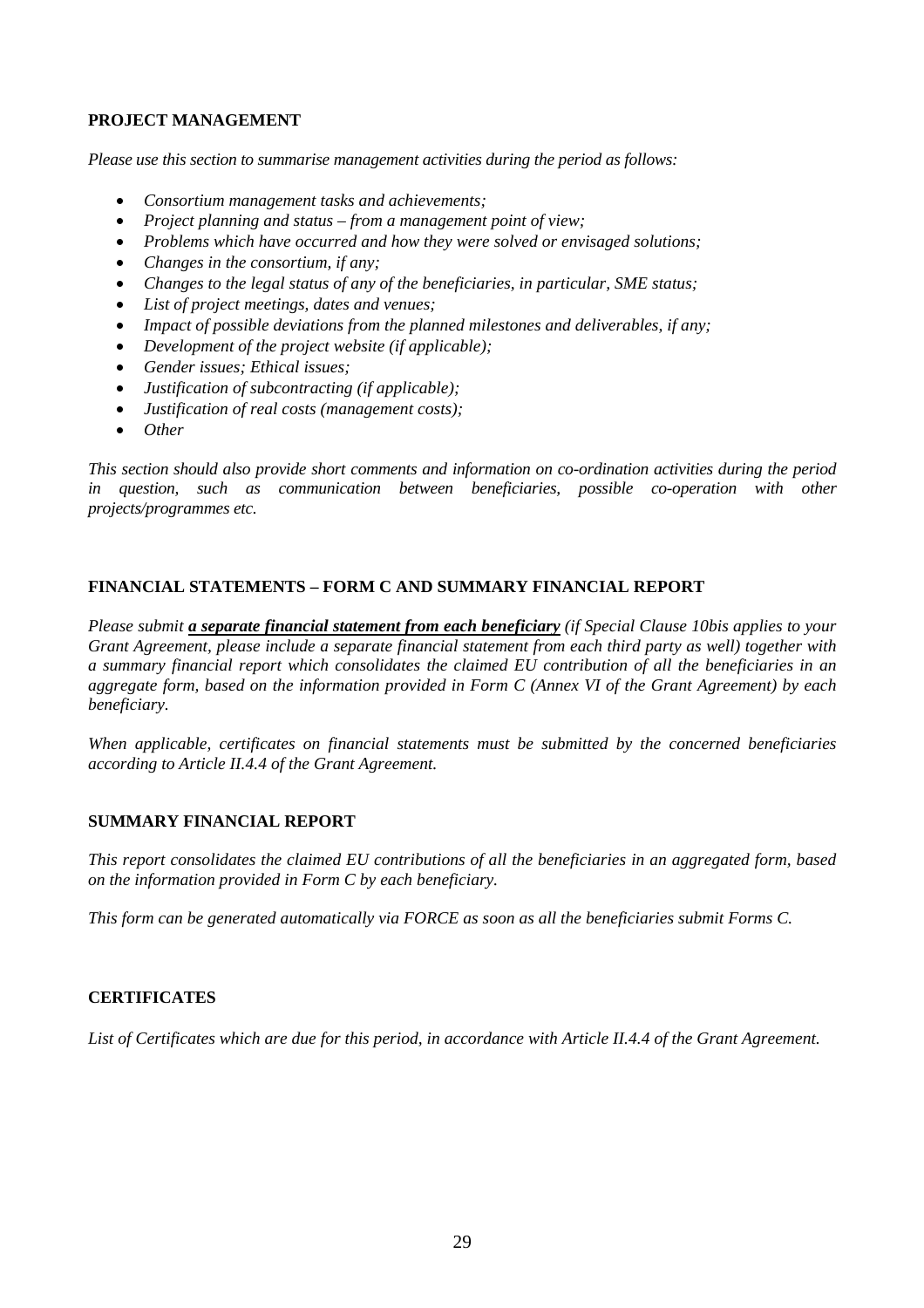*Example:* 

| <b>Beneficiary</b> | Organisation<br>short name | <b>Certificate on the</b><br>financial statements<br>provided?<br>yes / no | Any useful comment, in particular if a<br>certificate is not provided |
|--------------------|----------------------------|----------------------------------------------------------------------------|-----------------------------------------------------------------------|
|                    | ΑA                         | No                                                                         | Not applicable for the period                                         |
|                    | <b>BB</b>                  | Yes                                                                        |                                                                       |
|                    |                            |                                                                            |                                                                       |
|                    |                            |                                                                            |                                                                       |

*A copy of each duly signed certificate on the financial statements (Form C) or on the methodology should be included in this section, according to the table above (signed originals to be sent in parallel by post).* 

# <span id="page-29-0"></span>**12.3 FINAL REPORT**

The text in italics should be replaced with the reporting text.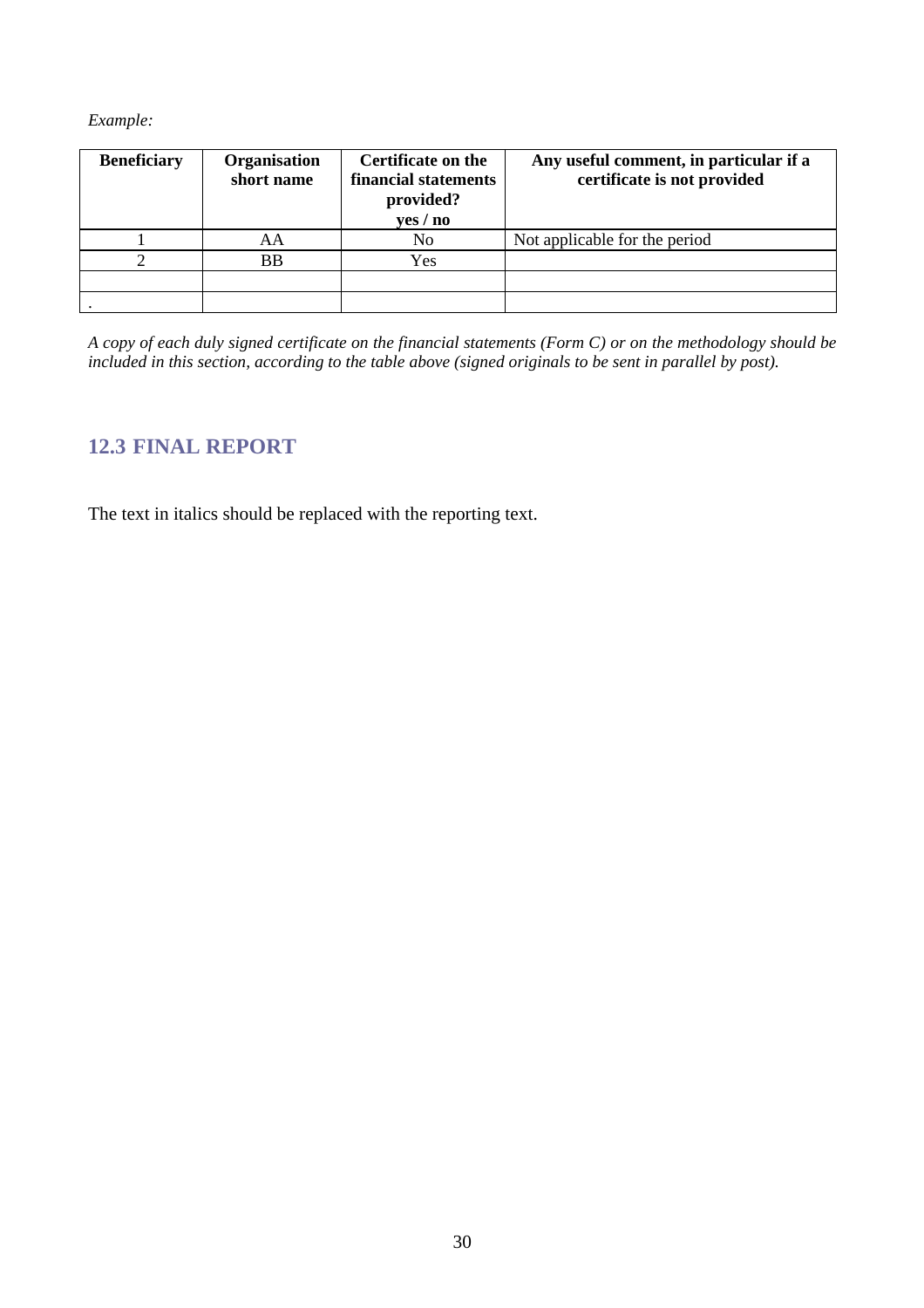# **PROJECT FINAL REPORT**

| <b>Grant agreement number:</b> [data generated automatically] |                                             |                                 |  |  |  |
|---------------------------------------------------------------|---------------------------------------------|---------------------------------|--|--|--|
| <b>Project acronym:</b> [data generated automatically]        |                                             |                                 |  |  |  |
| <b>Project title:</b> [data generated automatically]          |                                             |                                 |  |  |  |
| <b>Funding Scheme:</b> [data generated automatically]         |                                             |                                 |  |  |  |
| <b>Period covered:</b>                                        | <b>from</b> [editable field: $dd/mm/yyyy$ ] | to [editable field: dd/mm/yyyy] |  |  |  |

# **Project co-ordinator:**

**Organisation PIC:** [data generated automatically] **Organisation legal name:** [data generated automatically] **Person in charge of scientific aspects: Title:** [data generated automatically] **First name**: [data generated automatically] **Name:** [data generated automatically] **Tel:** [data generated automatically but editable] **Fax:** [data generated automatically but editable] **E-mail**: [data generated automatically] **Project website address:** [editable field]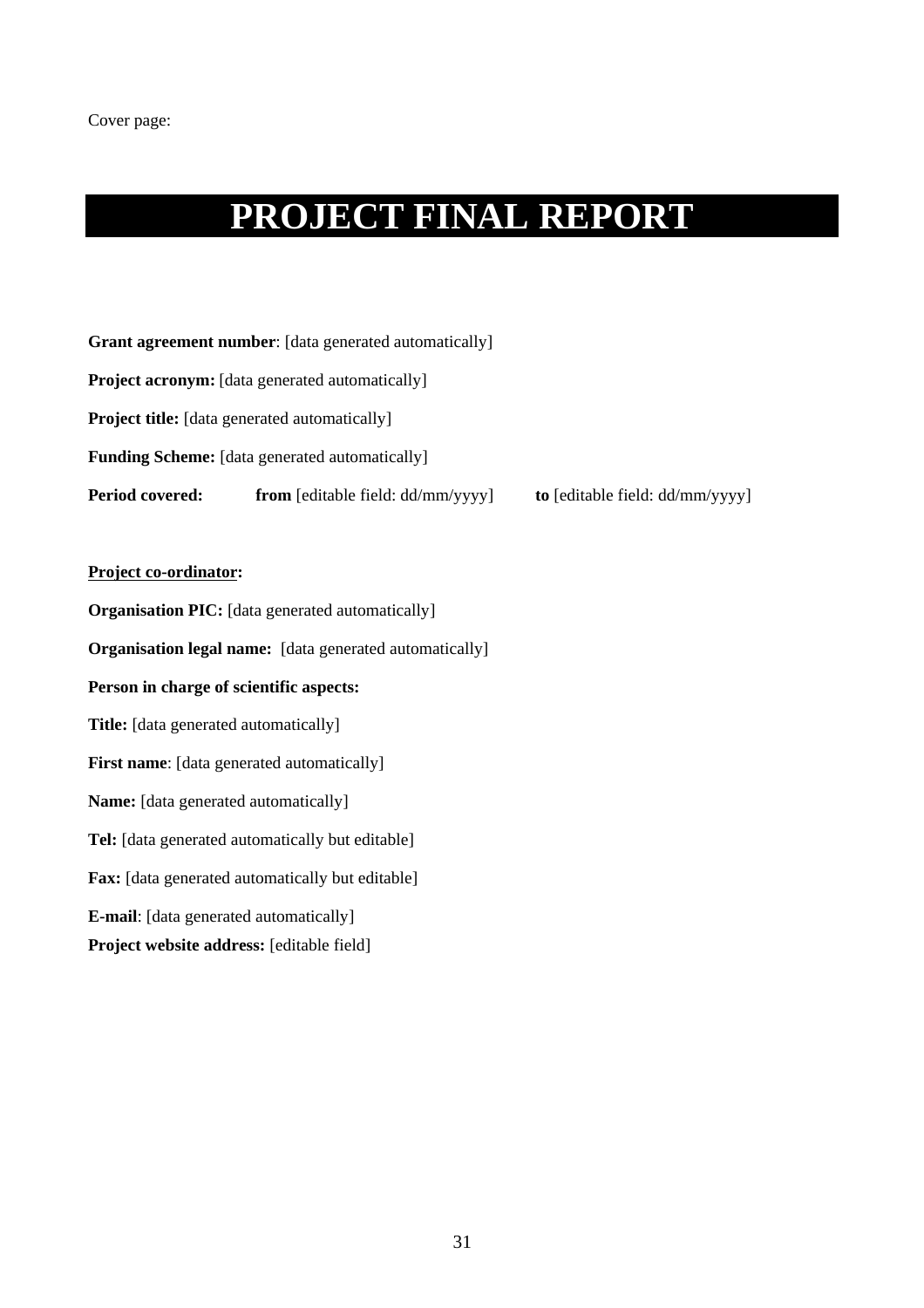# **FINAL PUBLISHABLE SUMMARY REPORT**

*This section normally should not exceed 2 pages.* 

*This is a comprehensive summary overview of results, conclusions and the socio-economic impacts of the project. The publishable report shall be formatted to be printed as a stand alone paper document. This report should address a wide research audience, including the general public.* 

*Please ensure that:* 

- *It is of suitable quality to enable direct publication.*
- *It is comprehensive, and describes the work carried out to achieve the project's objectives; the main results, conclusions and their potential impact and use and any socio-economic impact of the project. Please mention any target groups such as policy makers or civil society for whom the research could be relevant.*
- *It includes where appropriate, diagrams or photographs and the project logo, illustrating and promoting the work of the project.*
- *It provides the address of the project Website (if applicable) as well as relevant contact details.*

# **USE AND DISSEMINATION OF FOREGROUND**

# **Section A (public) – DISSEMINATION MEASURES**

*This section should describe the dissemination measures, including any scientific publications relating to foreground and specify any applications for patents etc. Its content will be made available in the public domain thus demonstrating the added-value and positive impact of the project on the EU.* 

### **Dissemination activities**

#### *Maximum 2 pages*

*This section should include a list of planned dissemination activities (publications, conferences, workshops, web, press releases, flyers, etc) in free text format. Where Articles have been published in the popular press, please provide a list as well.*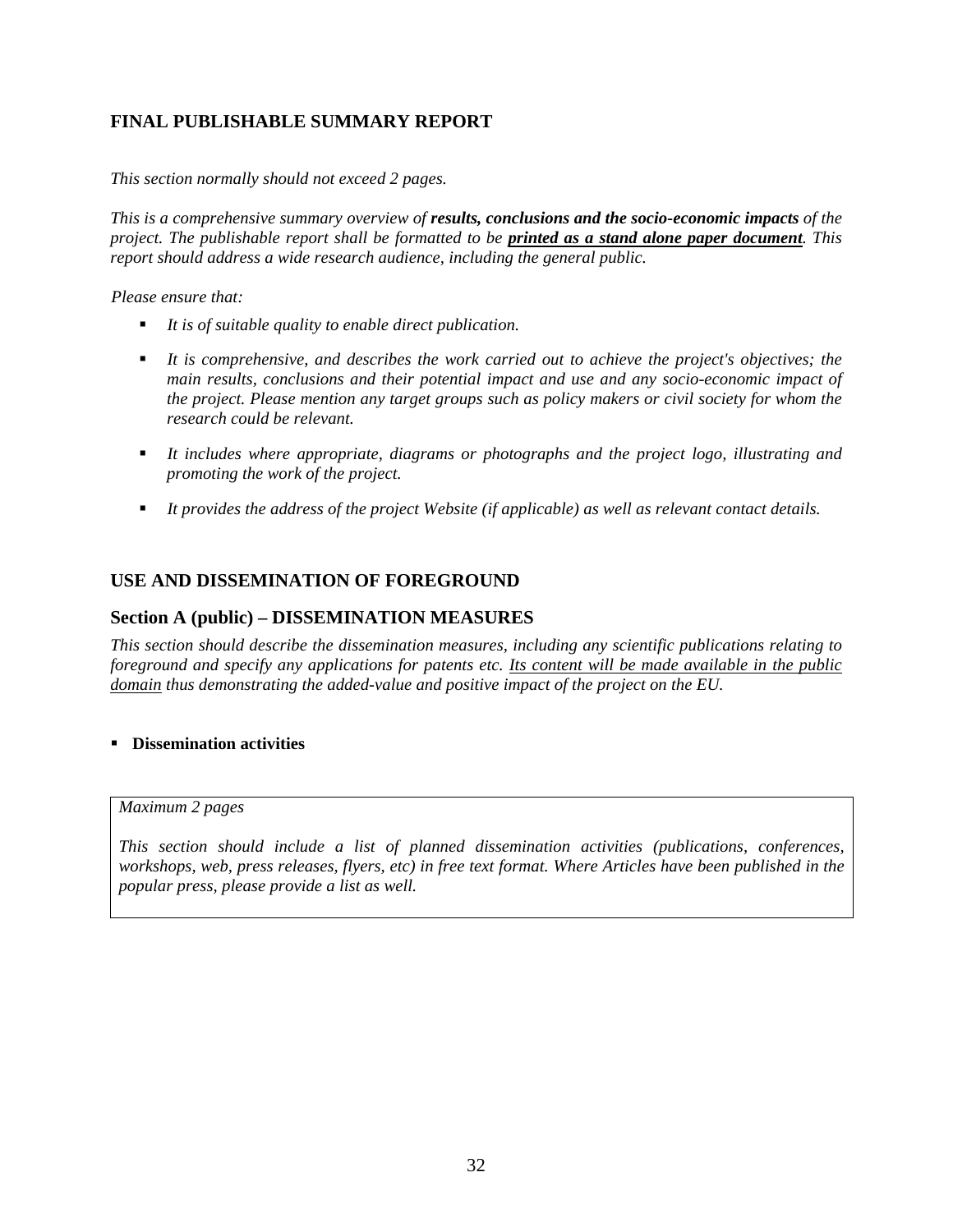### **Publications (peer reviewed)**

*The list of scientific publications (see article II.12 of the grant agreement) starting with the most important ones, should specify:* 

- *publication name,*
- *date and page in order to be able to identify it (see proposed template).*

Example:

|     | LIST OF SCIENTIFIC (PEER REVIEWED) PUBLICATIONS, STARTING WITH THE MOST IMPORTANT ONES                  |                       |                                             |                              |                                                  |                                |                        |                       |  |
|-----|---------------------------------------------------------------------------------------------------------|-----------------------|---------------------------------------------|------------------------------|--------------------------------------------------|--------------------------------|------------------------|-----------------------|--|
| NO. | <b>Title</b>                                                                                            | <b>Main</b><br>author | Title of the<br>periodical or the<br>series | Number, date or<br>frequency | <b>Publisher</b>                                 | <b>Place of</b><br>publication | Year of<br>publication | <b>Relevant pages</b> |  |
|     | 'Economic transformation in<br>Hungary and Poland'<br>NB: If possible insert a link with<br>publication | XY                    | European<br>Economy                         | No 43, March<br>1990         | Office for Official<br>Publications of the<br>EU | Luxembourg                     | 1990                   | pp. 151 - 167         |  |
| 2   |                                                                                                         |                       |                                             |                              |                                                  |                                |                        |                       |  |
| 3   |                                                                                                         |                       |                                             |                              |                                                  |                                |                        |                       |  |
|     |                                                                                                         |                       |                                             |                              |                                                  |                                |                        |                       |  |
|     |                                                                                                         |                       |                                             |                              |                                                  |                                |                        |                       |  |

*With regard to scientific publications published before or after the final report, such details/references and an abstract of the publication must be provided to the REA at the latest two months following publication. Furthermore, an electronic copy of the published version or the final manuscript accepted for publication shall also be provided to the REA at the same time for the purpose of publication by the Commission if this does not infringe any rights of third parties.*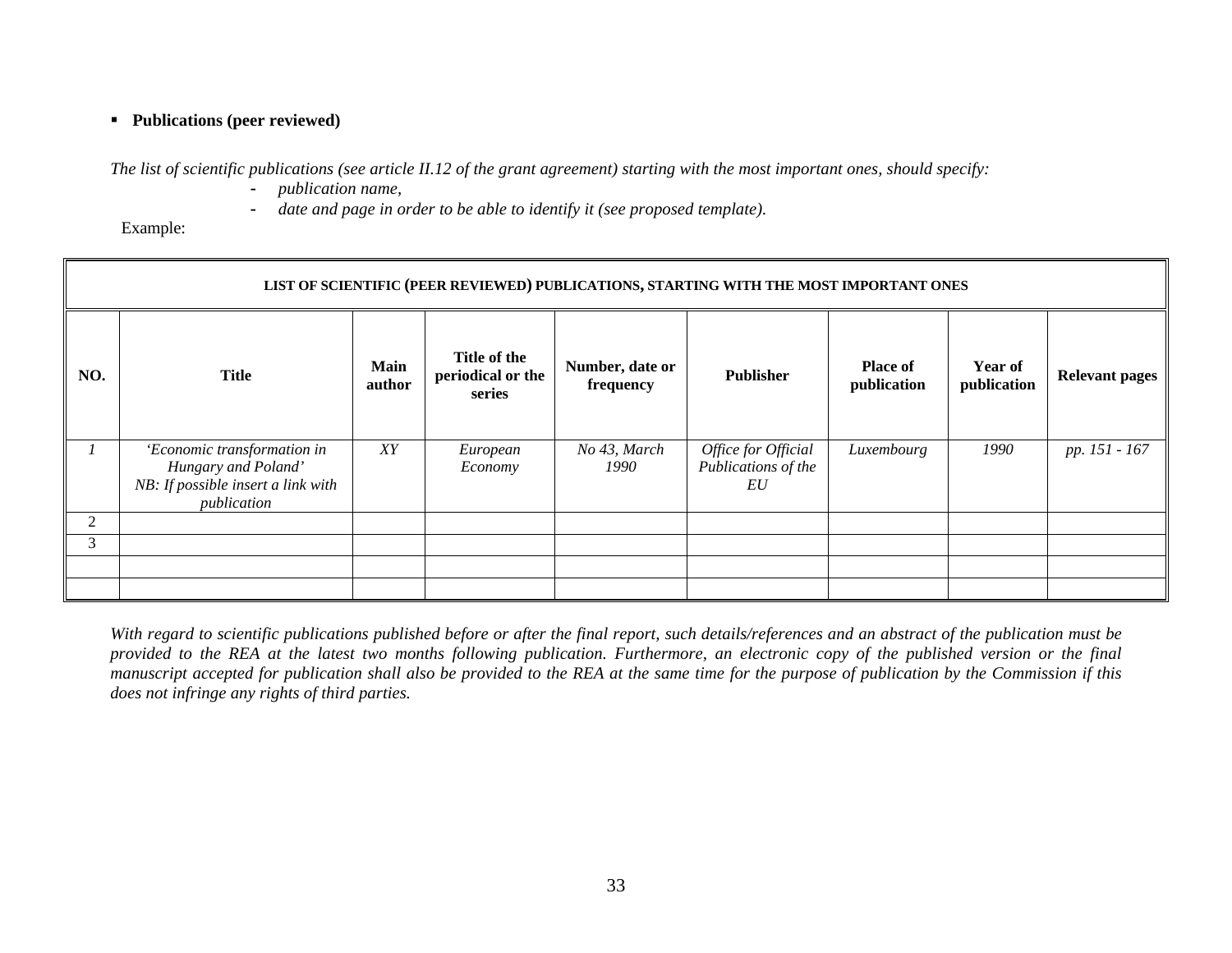# **Section B (confidential) - EXPLOITABLE FOREGROUND AND PLANS FOR EXPLOITATION**

*This section should specify the exploitable foreground and provide plans for exploitation. It will be treated as confidential by the Commission and the REA***.** 

*The applications for patents, trademarks, registered designs, etc. should be listed according to the template below.* 

*The list should, specify at least one unique identifier e.g. a European Patent application reference. If applicable, contributions to standards should be specified.* 

| TABLE B1: LIST OF APPLICATIONS FOR PATENTS, TRADEMARKS, REGISTERED DESIGNS, ETC.                 |                                                       |                                     |                                      |  |
|--------------------------------------------------------------------------------------------------|-------------------------------------------------------|-------------------------------------|--------------------------------------|--|
| <b>Type of IP Rights:</b><br>Patents, Trademarks,<br>Registered designs,<br>Utility models, etc. | <b>Application</b><br>reference(s)<br>(e.g. EP123456) | Subject or title of application     | Applicant(s) (as on the application) |  |
| Patent                                                                                           | EP 123456                                             | Insert title/subject of application | XYZ; University of XY,               |  |
|                                                                                                  |                                                       |                                     |                                      |  |
|                                                                                                  |                                                       |                                     |                                      |  |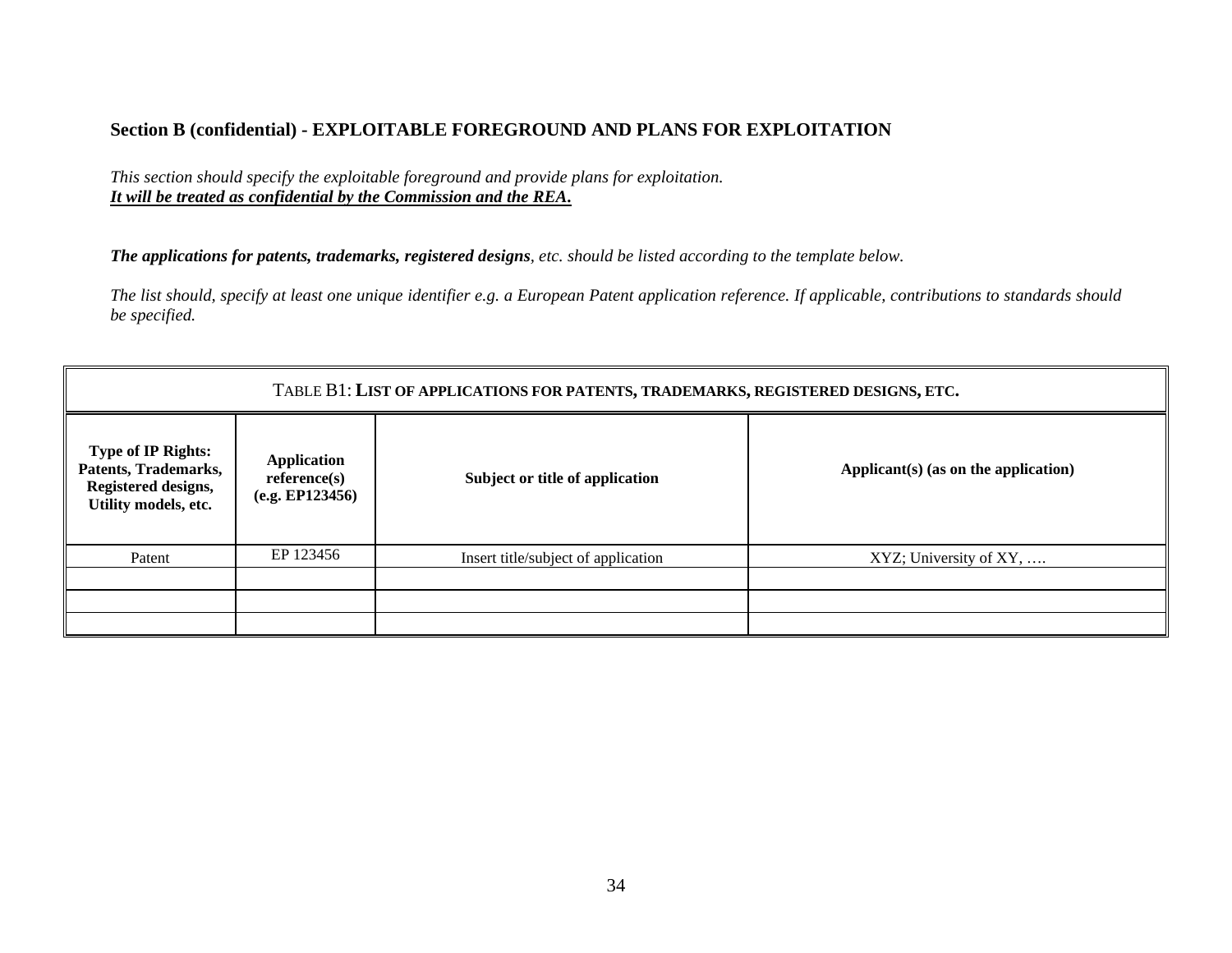*Please complete the table below:* 

| TABLE B2: OVERVIEW TABLE WITH EXPLOITABLE FOREGROUND |                                         |                                           |                              |                                                        |                                                                                                      |  |
|------------------------------------------------------|-----------------------------------------|-------------------------------------------|------------------------------|--------------------------------------------------------|------------------------------------------------------------------------------------------------------|--|
| <b>Exploitable Foreground</b><br>(description)       | Exploitable product(s) or<br>measure(s) | $Sector(s)$ of<br>application             | Timetable,<br>commercial use | <b>Patents or other IPR</b><br>exploitation (licences) | <b>Owner &amp; Other Beneficiary(ies)</b><br>involved                                                |  |
| 1. New superconductive Nb-Ti<br>alloy                | MRI equipment                           | 1. Medical<br>2. Industrial<br>inspection | 2008<br>2010                 | A materials patent is planned<br>for 2006              | Beneficiary X (owner)<br>Beneficiary Y, Beneficiary Z,<br>Poss. licensing to equipment<br>manuf. ABC |  |
|                                                      |                                         |                                           |                              |                                                        |                                                                                                      |  |
|                                                      |                                         |                                           |                              |                                                        |                                                                                                      |  |

*In addition to the table, please provide a text to explain the exploitable foreground [One text box per row in table B2]* 

*Free text (2 pages maximum) composed as following:* 

- •*Its purpose*
- •*How the foreground might be exploited, when and by whom*
- •*IPR exploitation measures taken or intended*
- •*Further research necessary, if any*
- •*Potential/expected impact (quantify where possible)*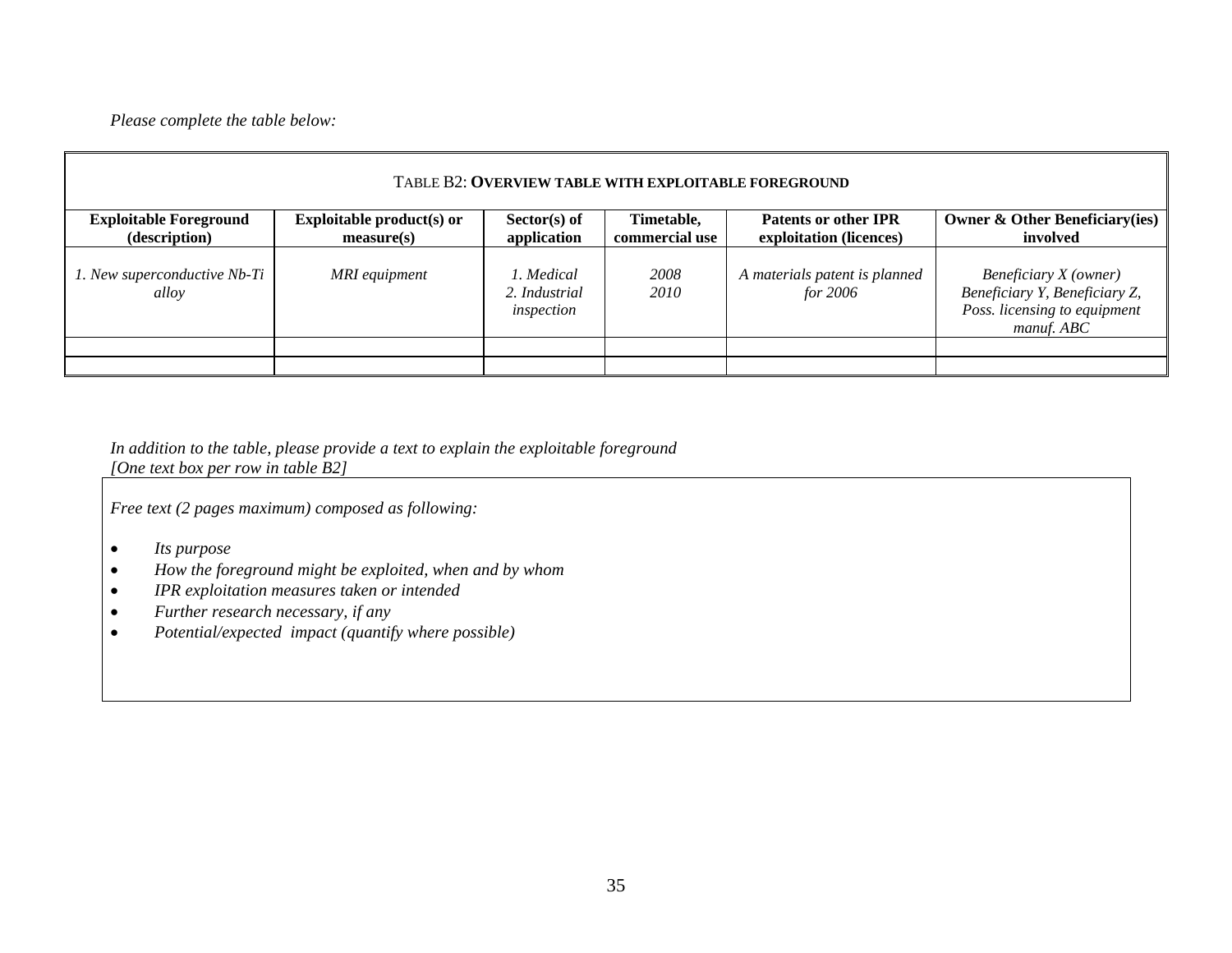# **SCIENTIST IN CHARGE QUESTIONNAIRE**

Please note that the scientist-in-charge questionnaire is part of the Final Report.

The coordinator is obliged to fill in the questionnaire and to answer following sections:

- Research/Training assessment
- Research assessment
- Research/Training outcomes
- Your opinion about Marie Curie Actions

For each beneficiary the scientist-in-charge (the person in charge of scientific and technical/technological aspects of this project) should fill in this questionnaire and attach it as a separate file (Word or PDF document) to the Final Report.

Please note that the outcome of the questionnaire will be used for statistical purposes ONLY and will not be communicated further.

# <span id="page-35-0"></span>**12.4 DISTRIBUTION REPORT**

The Final report on the distribution of the EU financial contribution must be submitted within **60 days** of receipt of the final payment of the EU financial contribution.

A template for this report will be available soon.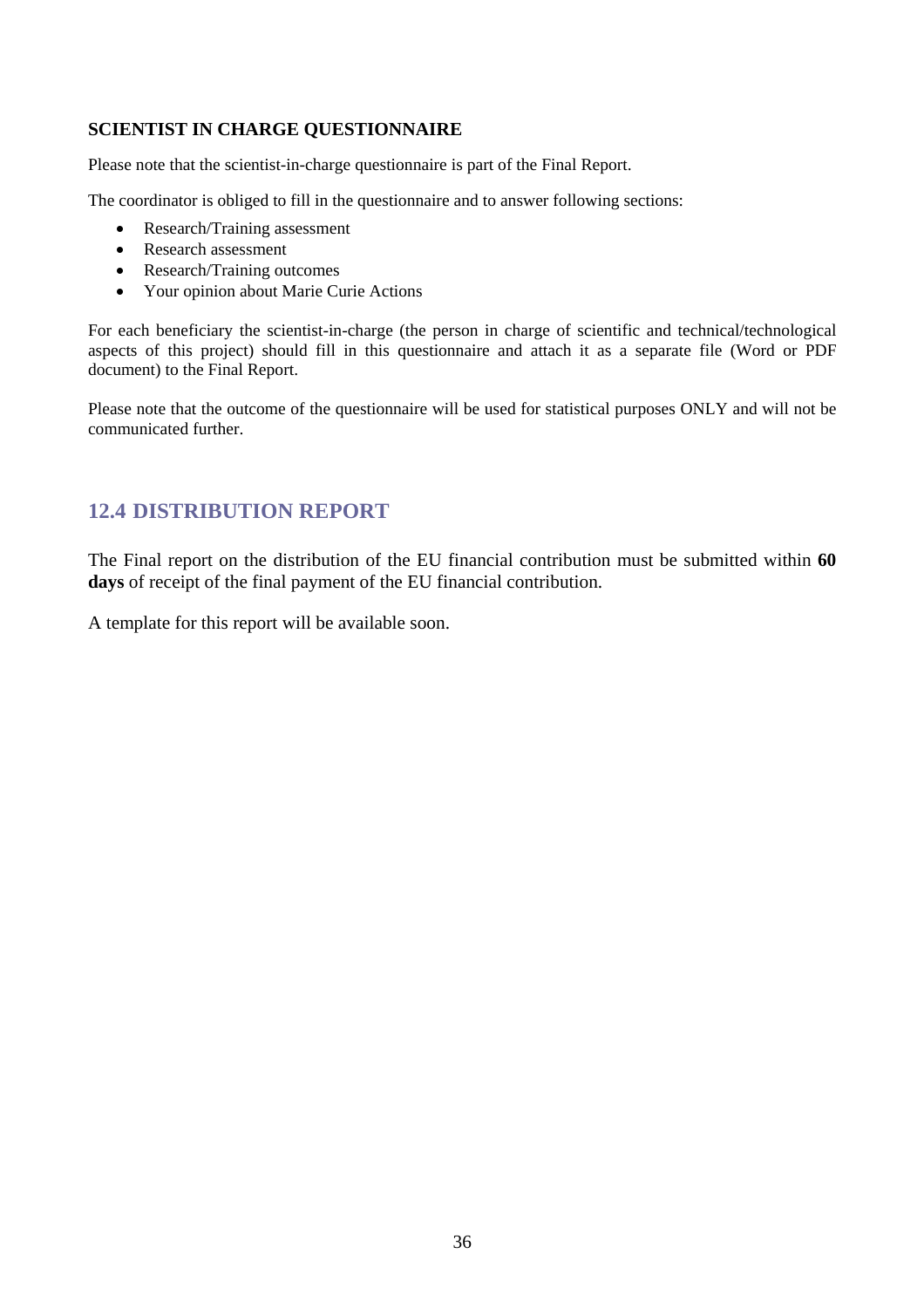# <span id="page-36-0"></span>**12.5 EXPLANATION OF THE COSTS**

# **Category A: Monthly living and mobility allowances**

Each beneficiary should summarize in this category the Living Allowance and the Mobility Allowance paid to each fellow during the reporting period

### Living Allowance

This refers to the basic amount to be paid to the researcher in monthly instalments according to the table reproduced in Annex III of the contract, Part B, Article III.8.

There are two options:

- As a general rule **an employment contract** the rates include all compulsory deductions under national legislation.
- **A fixed amount fellowship** (only if this option was approved by the REA during the negotiations) must be compatible with the applicable legislation of the beneficiary host organisation and must ensure that adequate social security is provided to the researcher, but not necessarily paid from the fellowship.

### **NB: Regarding an employment contract / a fixed amount fellowship the consortium has to implement the Deliverables as presented in Annex I (Description of Work).**

#### Mobility Allowance

This is a monthly payment of a fixed amount to cover expenses of the researcher (e.g. relocation, family expenses etc.). There are two reference amounts depending on the family situation of the researcher *at the time of the recruitment*:

• €800/month: Researcher with family obligations (marriage or relationship with equivalent status to a marriage recognised by the national legislation of the country of the host organisation or of the nationality of the researcher, and/or children).

• €500/month: Researcher without family obligations

*NB: Both the mobility allowance and living allowance should be adjusted by applying a correction coefficient for the cost of living according to the country of recruitment. The correction coefficients are indicated in Table 3 in Annex 3 of the PEOPLE Work Programme relevant to the Call for which the project proposal was submitted.*

### **Category B: Travel allowance (yearly)**

This refers to an allowance upon taking up employment and yearly thereafter. The allowance is a fixedamount based upon the direct distance between *the location of origin* of the researcher and the location of the host institution.

Each researcher is entitled to at least one travel allowance. Researchers with a fellowship duration between 13-24 months are entitled to 2 travel allowances.

# **Category C: Career exploratory allowance (single payment)**

This allowance of one single payment of €2000/fellow is paid **only for newly recruited researchers** with a minimum of 12 months recruitment. Researchers reappointed under the same project will not be entitled to another career exploratory allowance.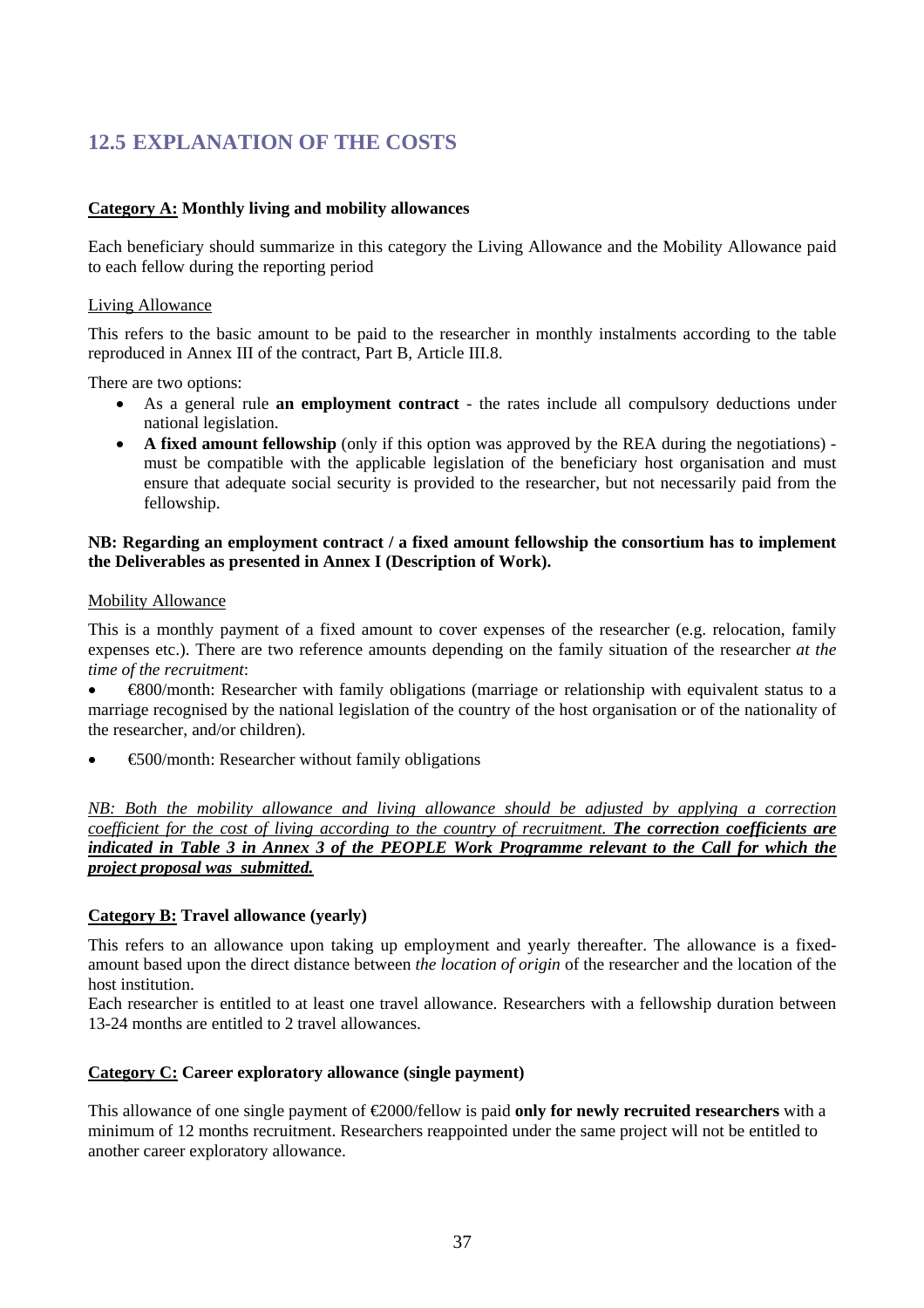*NB: Please note that categories A, B, and C are on the basis of fixed amounts and therefore no exchange rate is applicable for these categories for reporting purpose.*

# **Category D: Contribution to the participation expenses of eligible researchers**

Contribution managed by the hosting organisations for expenses related to the participation of eligible researchers in research and training activities (meeting and conference attendance, participation in training actions, research costs, etc):

- fixed amount of **300 €** per researcher-month, recruited for initial training, **for non laboratory based** research training projects;
- **600 €** per researcher-month, recruited for initial training, **for laboratory based** research training projects.

## **Category E: Contribution to the research/transfer of knowledge programme expenses:**

### **Category E is a fixed amount of 600 € and is applicable to the following calls: PEOPLE-2007-1-1-ITN and FP7-PEOPLE-ITN-2008.**

Contribution to the host organisation for the execution of the training project (publication of vacant positions, internal joint training actions, teaching material, etc) and contribution to the expenses related to the coordination between participants (network meetings, detachment of staff, etc): fixed amount of **600 €** per researcher month.

## **Category E is applicable at the fixed amount of 1200 € to the following call: FP7-PEOPLE-2010-ITN and extended to expenses related to the organisation of conferences, workshops and events.**

Contribution to the host organisation for the execution of the training project (publication of vacant positions, internal joint training actions, teaching material, etc), organisation of conferences, workshops and events (invitation of keynote speakers, publications, rental of premises, web casting), and contribution to the expenses related to the co-ordination between participants (network meetings, detachment of staff, etc): fixed amount of EUR 1200 per researcher month

*NB: Personnel costs of the host organization's staff are not eligible under this category.*

### **Category F: Contribution to the organisation of international conferences, workshops and events:**

## **Category F is applicable only to the following calls: PEOPLE-2007-1-1-ITN and FP7-PEOPLE-ITN-2008**

This contribution is managed by the host institution for the organisation of international conferences, workshops and events **open to participants outside the network**, including: organisational expenses (invitation of keynote speakers, publications, rental of premises, web casting) and participation fees of eligible researchers from outside the partnership.

It is a fixed contribution of €300 per researcher-day for researchers **from outside the partnership**, for the duration of the event (If it was not approved during the negotiation the amount in this column is "0").

### **Category F is not applicable to FP7-PEOPLE-2010-ITN call**.

In the 2010 Work Programme the structure of the EU Contribution has been simplified – the budget for the organization of international conferences, workshops and events has been transferred to the budget for category E for research, training and transfer of knowledge; therefore, category F is no longer applicable under the FP7-PEOPLE-2010-ITN call.

### **Category G: Management activities**